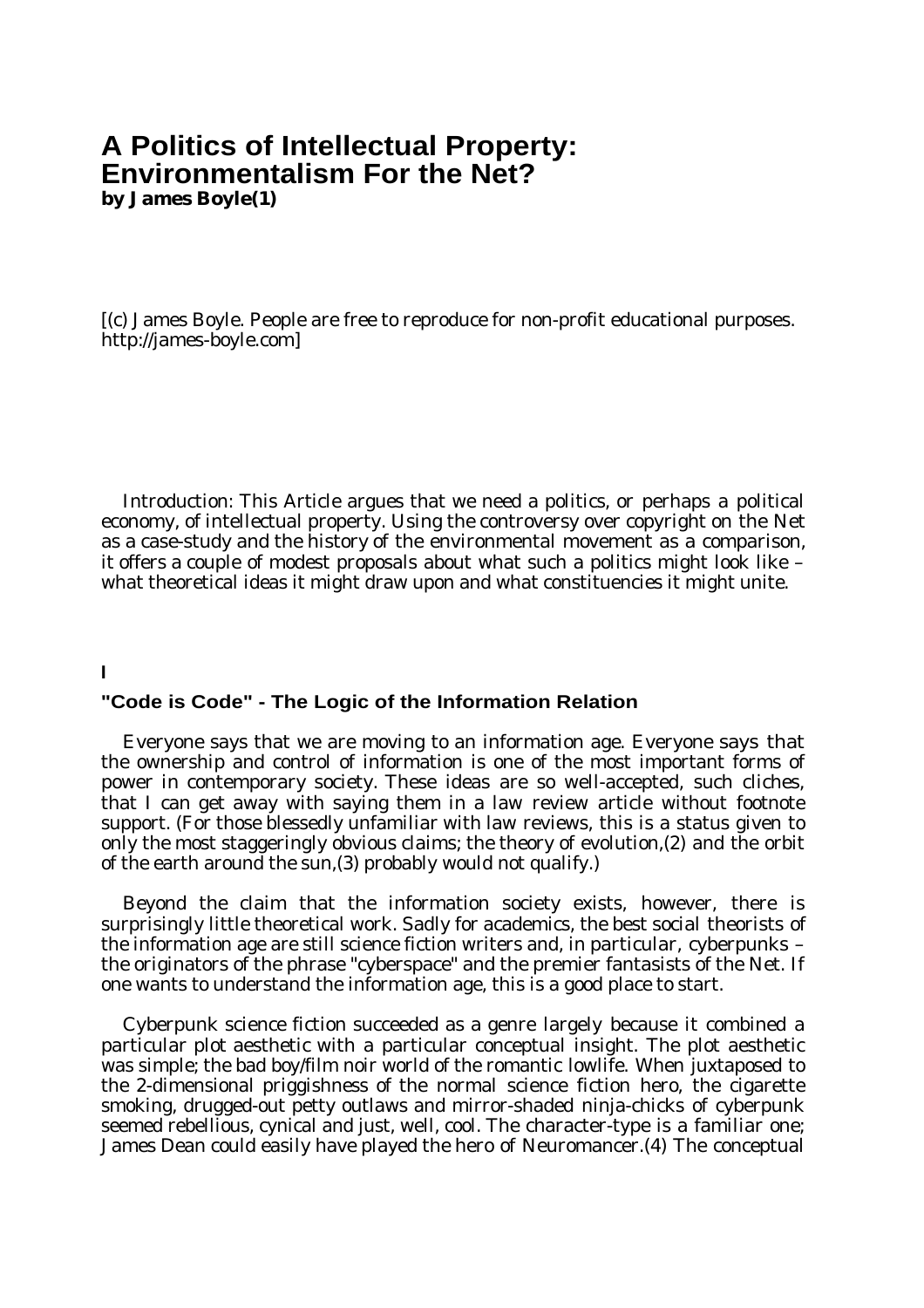insight is not so familiar. Cyberpunk is built on the extrapolation of two principal technologies, computers and the Web on the one hand, and genetic engineering on the other. The theme of cyberpunk is that the information age means the homologisation of all forms of information – whether genetic, electronic, or demographic. I grew up believing that genes had to do with biology, petri dishes and cells and that computers had to do with punch cards and magnetic disks. It would be hard to imagine two more disparate fields. In contrast cyberpunk sees only one issue  $\sim$  code  $\sim$  expressed in binary digits or the C's, G's, A's and T's on a gene map.

#### **II**

#### **Intellectual Property is the Legal Form of the Information Age**

The cyberpunk writers also offer us a legal insight. The more one moves to a world in which the message, rather than the medium, is the focus of conceptual, and economic interest, the more central does intellectual property become. Intellectual property is the legal form of the information age. Like most property regimes, our intellectual property regime will be contentious, in distributional, ideological and efficiency terms. It will have effects on market power, economic concentration and social structure. Yet, right now, we have no politics of intellectual property – in the way that we have a politics of the environment or of tax reform. We lack a conceptual map of issues, a rough working model of costs and benefits and a functioning coalition-politics of groups unified by common interest perceived in apparently diverse situations.

Why don't we have such a politics? One reason is that with a few exceptions, the mass media coverage of the information age has been focused firmly on "cyberporn" and its potential censorship. This is rather like thinking that the most important feature of the industrial revolution was that it allowed the massproduction – and then the regulation – of pornographic magazines. Given the magnitude of the changes occurring, and the relatively small differences between pornography on-line and pornography anywhere else, a more trivial emblematic concern would have been hard to find. It is intellectual property, not the regulation of cyber-smut, that provides the key to the distribution of wealth, power and access in the information society. The intellectual property regime could make – or break – the educational, political, scientific and cultural promise of the Net. Indeed, even if our only concern were censorship, it would be perverse to concentrate exclusively on the direct criminalisation of content by governments. The digital world gives new salience to private censorship – the control by intellectual property holders of distribution of and access to information. The recent Scientology cases are only the most obvious manifestation of this tendency.(5)

The media were not the only ones to miss the boat. Lawyers and legal academics largely followed suit. With a few exceptions, lawyers have assumed that intellectual property was an esoteric and arcane field, something that was only interesting (and comprehensible) to practitioners in the field.(6) There is some question whether this attitude was ever defensible; it certainly is not now. In terms of ideology and rhetorical structure, no less than practical economic effect, intellectual property is the legal form of the information age. It is the locus of the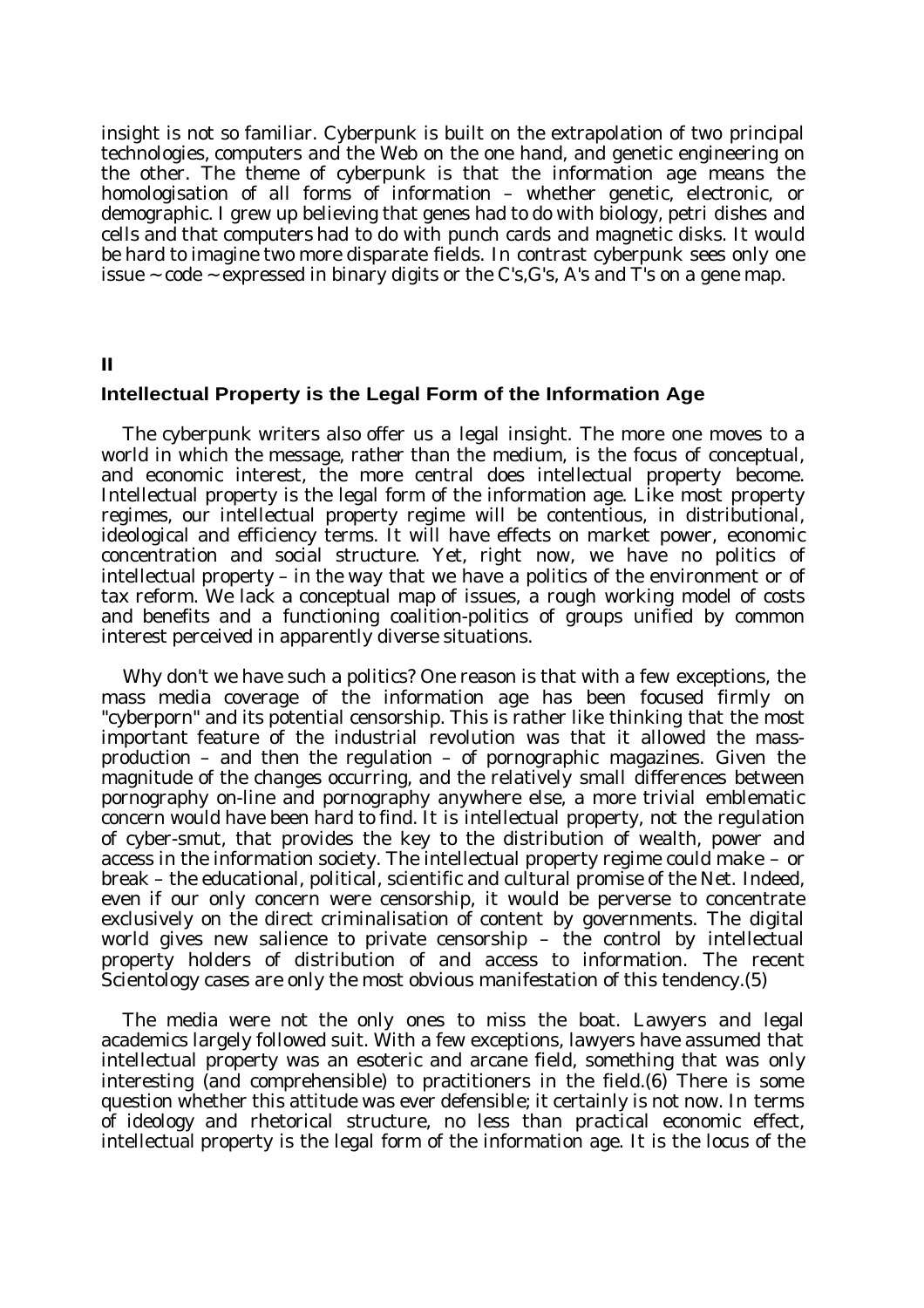most important decisions in information policy. It profoundly affects the distribution of political and economic power in the digital environment. It has impacts on issues ranging from education to free speech. The "value" protected(7) by intellectual property in the world economy is in the hundreds of billions of dollars and growing all the time.

There are structural reasons why these tendencies will continue. The first crucial aspect of the current information economy is the increasing homologisation of forms of information. Think of the many ways in which it now does not make sense to distinguish between electronic and genetic information – any more than between red books or green books. Precisely because we conceive of them as (and have the capability to treat them as) information, both present the same issues of regulation – privacy, access, public goods problems, and so on. As a result, they have literally begun to overlap – think of the storing (and then the sale?) of the human genome on computer disk, or of the private gene databases which add value to information developed through publicly funded research and then demand patent options as the prerequisite for access by outsiders.(8) Read about the mathematical-biological/computer-science discipline of bio-informatics, a discipline which is premised on the belief that information is information, whether the medium is a double helix or an optical disk.(9)

We are now used to the idea that Microsoft retains rights over the lines of code sitting on computer hard drives around the world. We can even produce a utilitarian justification to explain why. It is a lot stranger to think that women all over the country may carry in their bodies a string of genetic information – brca1, the so-called breast cancer gene – that has been patented by Myriad Genetics or that the Commerce Department tried to patent the genes of a Guyami Indian woman who possessed an abnormal resistance to leukemia.(10) From the point of view of the information economy, though, the two cases are very similar; in each case, strings of code are subject to intellectual property rights granted in the belief that they will inspire further innovation and discovery. The fact that this can be done in the face of the profound shock most people feel at the ownership of human genes is a testament to the universalizing logic of the information relation. (Whether it is also a good thing is a different question.)

The process is not simply a legal one and the overlaps go in both directions. Scan the science pages and see articles about the possibility of using DNA sequences as incredibly powerful parallel processing "computers."(11) Think of the software designers who create electronic ecologies and then use those strings of computer code which have proved themselves as survivors – harnessing a form of "natural" selection that Darwin would have recognised but could never have imagined.(12) Put it all together and then compare this "reality" to the way that we thought about computers on the one hand and biology on the other, just twenty years ago. In the international information economy, the medium is not the message. The medium is irrelevant.

The second crucial aspect of the information economy is a corollary of the homologisation of forms of information; the decreasing proportion of product cost and intellectual attention devoted to medium (diskettes, cell-lines) rather than message (software, decoded DNA sequences). A moment's thought will show that both of these aspects will give increased importance to intellectual property.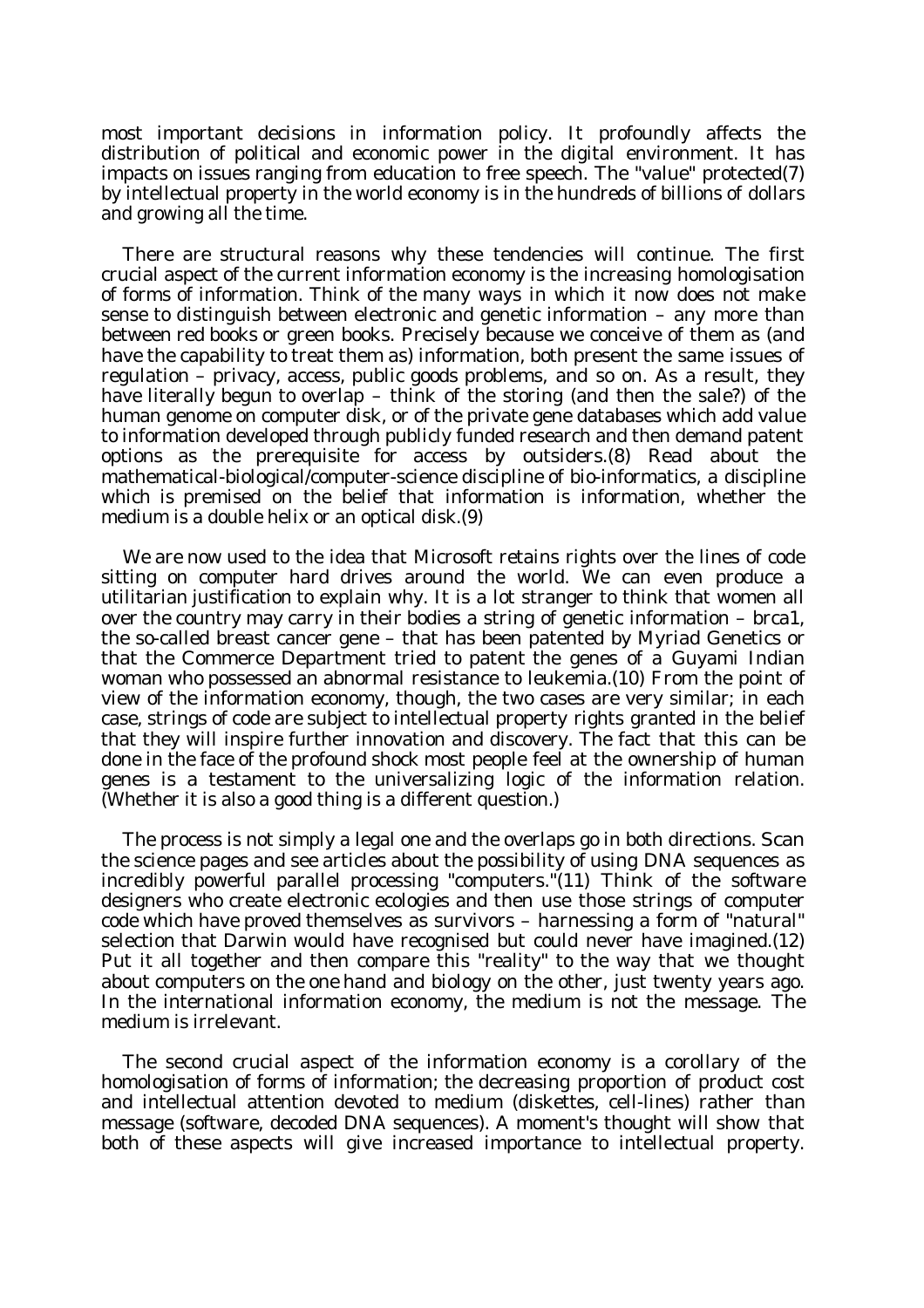Reconceiving new areas of science, commerce and research as "information issues" simply gives us more fields in which it is likely we will spy the public goods problems that intellectual property is supposed to solve. And the diminishing portion of product cost devoted to medium rather than message means that, within any given area, the public goods problems grow all the more salient; (The price of the program rises, at least relative to the falling price of the diskette onto which it can be copied.)

When I say that we lack a politics of intellectual property, I don't mean to imply that this is the only type of "information politics" – more like the most neglected. Look at the recent past. From the net roots campaign against the Communications Decency Act to the titanic industry lobbying over the Telecommunication Bill in which the CDA was embedded, there have been many moments of political struggle and agitation over digital commerce and communications regulation.(13) There have been conferences, both Polyannish and despairing, over the use of the Net by non profit groups, and thoughtful warnings of the dangers posed by disparate access to information technologies. These are serious points; the issue of access in particular. But in most cases, they are isolated applications to a new technology of a familiar political worldview or calculation of self-interest. Libertarians don't want newspapers censored; their attitude to the Net is the same (though the interactive quality of the technology, and the proprietary feeling that novelty gives first adopters have certainly given more people a stake in the protection of the system.) Non-profit groups have to adjust to changes in communications technology, just like changes in tax law, or the regulation of lobbying. Communications conglomerates have an attitude towards bandwidth that seems indistinguishable from most commercial entities' attitude towards publicly held real estate; rationally enough, they want more, they want it free (ideally, they want it subsidised) and they want to be able to exploit it without strings. The left sees a resource with new importance – access to information technology – and makes about it the points that it makes about access to health care or education.(14) I don't mean to minimise these concerns, and certainly don't want to make the claim that they are somehow less fundamental than the ones I describe here. But I do think that, precisely because of their comfortable familiarity, they miss some of the differences in the politics of the information age, the ideas we have not thought about so often or so well.

## **III**

## **The Conceptual Structure of an Intellectual Land-Grab**

Elsewhere, I have argued at unseemly length that there are structural tendencies in our patterns of thinking and discourse about intellectual property that lead us generally to "over" rather than "under-protect".(15) I will summarise, rather than attempt to justify those claims here. (A chart that might be helpful is provided in the table on page 13.)

One of the roots of the problem is a conceptual one. The economic analysis of information is beset by internal contradiction and uncertainty; information is both a component of the perfect market and a good that must be produced within that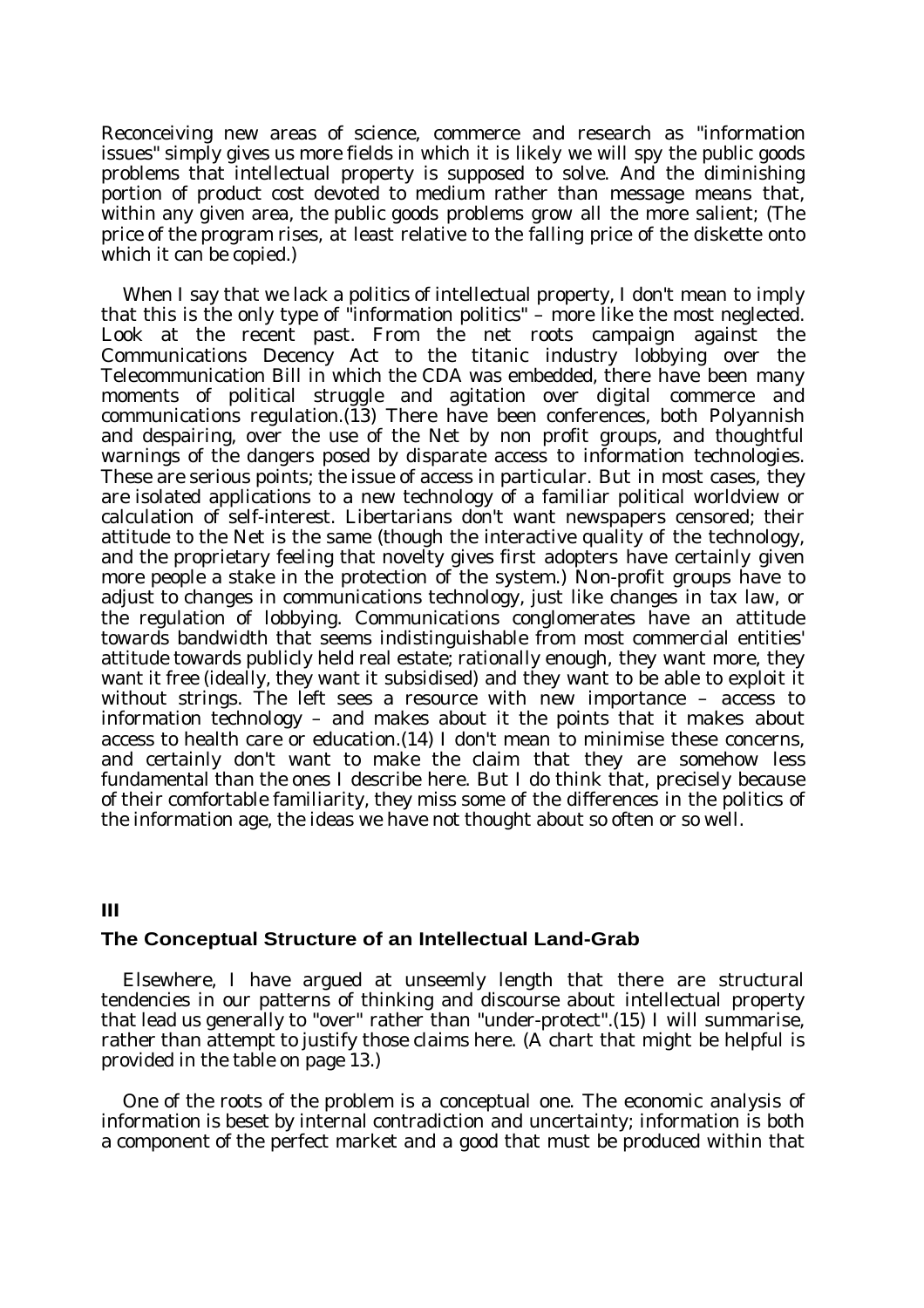market. Under the former characterisation, information is supposed to move towards perfection – a state in which it is costless, instantly available and so on. Under the latter characterisation, information must be commodified so as to give its producers an incentive to produce. But each property right handed out to ensure the production of information is a transaction cost when seen from the perspective of market efficiency.(16)

The most succinct encapsulation of the problem comes from an article cowritten by the current head of the President's Council of Economic Advisors, who in a former life was one of the most distinguished scholars of information economics. "There is a fundamental conflict between the efficiency with which markets spread information and the incentives to acquire information."(17) This problem is often, though not always "solved" by ignoring it. A pre-theoretical classification is made, conventionally ascribing a certain problem to one or other realm and the discussion then continues on that basis. Thus for example, we tend to look at the field of intellectual property with a finely honed sensitivity to "public goods" problems that might lead to under production, while underestimating or failing to mention the efficiency costs and other losses generated by the very rights we are granting. Some conventional ascriptions visibly switch over time. The contemporary proponents of legalising insider trading use the idea of the efficient capital market to minimise or defend the practice. The first generation of analyses saw the insider trade as the entrepreneur's incentive and reward for Faustian recombinations of the factors of production. An alternative method for smoothing over the tensions in the policy analysis is for the analyst to acknowledge the tension between efficiency and incentives, point out that there are some limitations imposed on intellectual property rights, to conclude that there are both efficiency-promoting and incentive promoting aspects to intellectual property law, and then to imply that an optimal balance has been struck.(18) (This is rather like saying that because fishermen throw some fish back, we can assume over-fishing is not occurring.)

In general, then, I would claim there is a tendency to think that intellectual property is a place to apply our "public goods/incentives theory" rather than our "anti-monopoly/free-flow of information" theory.(19) All by itself, this might push rhetoric and analysis towards more expansive property rights. The tendency is compounded, however, by two others.

First, courts are traditionally much less sensitive to First Amendment, free speech and other "free flow of information arguments" when the context is seen as private rather than public, property rather than censorship. Thus, for example, the Supreme Court will refuse to allow the state to ban flag burning, but is quite happy to create a property right in a general word such as "Olympic," convey it to a private party and then allow the private party selectively to refuse public usage of the word. Backed by this state-sponsored "homestead law for the language,"(20) the US Olympic Committee has decreed that the handicapped may have their "Special Olympics," but that gay activists may not hold a "Gay Olympics."(21) This, it seems, is not state censorship but private property. (Emboldened, Justice Rehnquist advocated privatizing the flag.) $(22)$ 

Second, intellectual property rights are given only for "original" creation. But the idea of the original author or inventor implicitly devalues the importance of the raw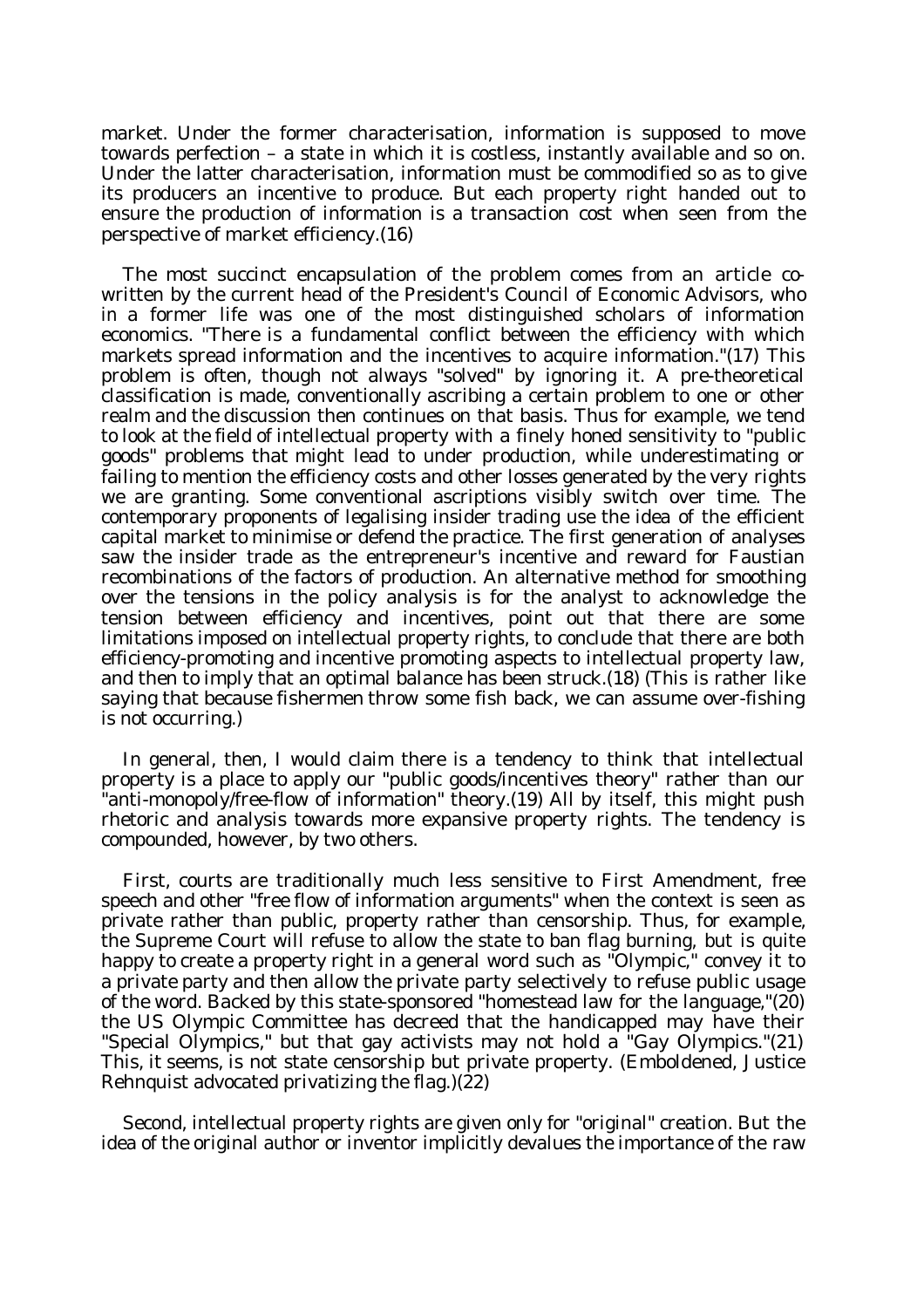materials with which any creator works – the rhetorical focus on originality leads to a tendency to undervalue the public domain. After all, the novelist who, as Paul Goldstein puts it, "craft[s] out of thin air" does not need a rich and fertile public domain on which to draw. The ironic result is that a regime which lauds and proposes to encourage the great creator, may in that process actually function to take away the raw materials which future creators need to produce their little piece of innovation. One interesting thought experiment is to wonder whether Bill Gates could have developed the highly derivative program of MS-DOS if, at the time that he developed it, the current set of expansive copyright and patent protections for software had been in place. My book provides a lengthy discussion of this tendency so I will not dwell on it here.

Tensions In an Intellectual Property System I have arranged these tensions in two vertical sets. Each set is not a list of corollaries, indeed they are sometimes internally contradictory. Thinking of the subject of intellectual property as "information" rather than "invention," does not commit oneself to Northrop Frye's views about the nature of artistic creation. It certainly does not entail the idea that intellectual property should protect investment and labour – in fact, the "efficiency" perspective tends to eschew intellectual property rights altogether. Let me also acknowledge that any particular portion of information regime is likely to mix and match the columns, like a restaurant patron picking four from column B and one from column A. Nevertheless, the members of each column are most likely to be found in popular and scholarly discourse when linked to their vertical neighbours. Under the guise of resolving these problems – the effect of the author vision is to make the items in the middle column either disappear or recede in importance.

| Subject Matter                            | Information                                                                                                                                                          | Innovation                                                                                                                                                        |
|-------------------------------------------|----------------------------------------------------------------------------------------------------------------------------------------------------------------------|-------------------------------------------------------------------------------------------------------------------------------------------------------------------|
| Economic<br>Perspective                   | Efficiency                                                                                                                                                           | Incentives                                                                                                                                                        |
| Paradigmatic<br>Conception of<br>Problems | Transaction Cost<br>Problems. Barriers to<br>the free flow of<br>information lead to the<br>inhibition of<br>innovation/ inadequate<br>circulation of<br>information | Public Goods Problems.<br>Inadequate incentives for<br>future production leads to<br>the inhibition of<br>innovation/ inadequate<br>circulation of<br>information |
| Reward (if any)<br>for. $\cdot$           | Effort/Investment/Risk                                                                                                                                               | Originality/Transformation                                                                                                                                        |
| View of the<br>Public Domain              | Finite Resources for<br>future creators                                                                                                                              | Infinite Resources for<br>future creators                                                                                                                         |
| Vision of the<br>productive<br>process    | Development based on<br>existing<br>material. "Poetry can<br>only be made out of                                                                                     | Creation ex nihilo.<br>"Copyright is about<br>sustaining the conditions of<br>creativity that enable an                                                           |

# Tensions in an Intellectual Property System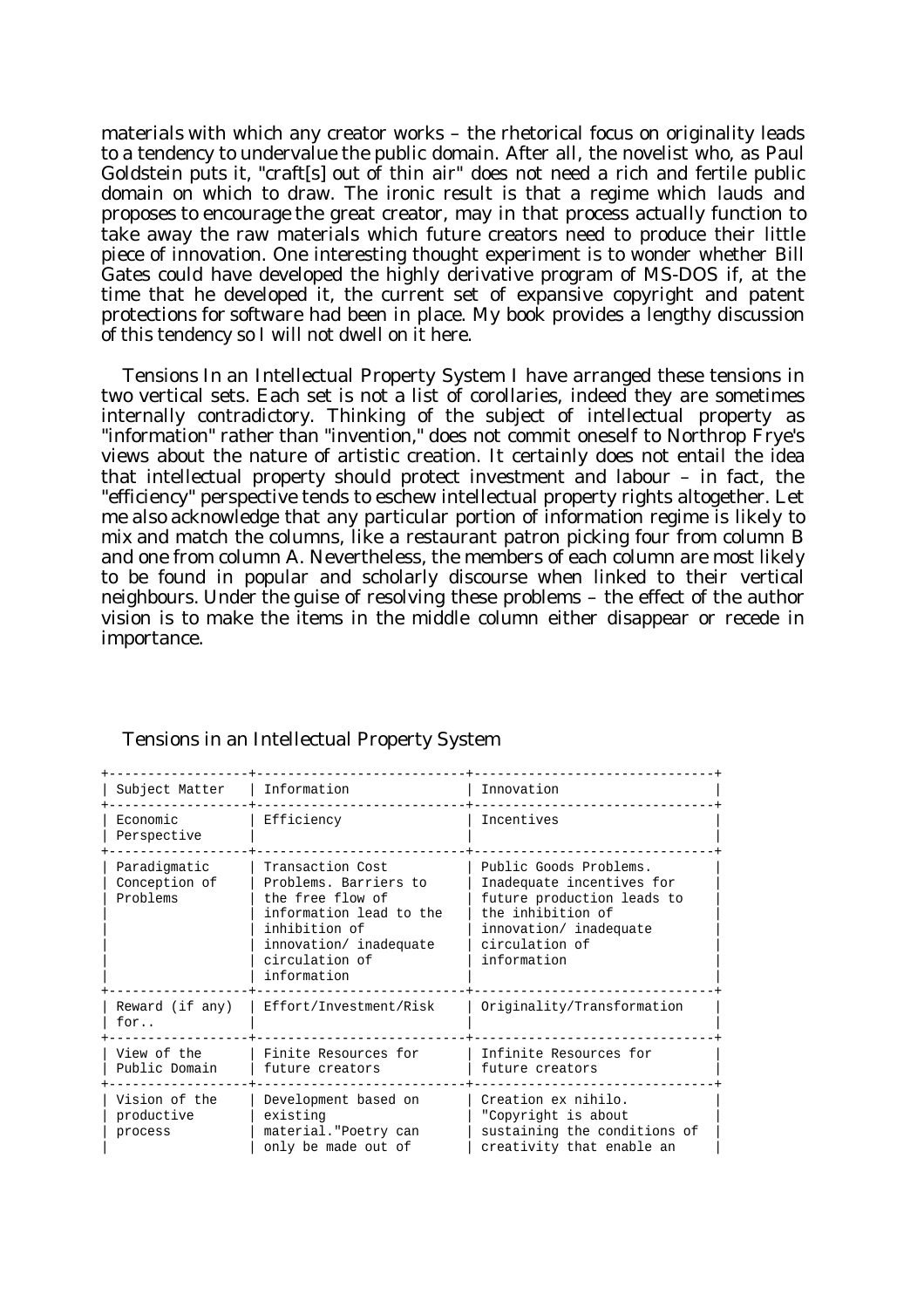|                             | other poems; novels out<br>of other novels. All of<br>this was much clearer<br>before the assimilation<br>of literature to private<br>enterprise." (23) | individual to craft out of<br>thin air an Appalachian<br>Spring, a Sun Also Rises, a<br>Citizen Kane."(24)                  |
|-----------------------------|---------------------------------------------------------------------------------------------------------------------------------------------------------|-----------------------------------------------------------------------------------------------------------------------------|
| Normative<br>Starting Point | Free speech/Free<br>circulation of ideas and<br>information.                                                                                            | Property rights -- the<br>creator's "natural" right,<br>the reward for past<br>creation, the incentive to<br>produce again. |

So much for the background. Now a brief case study. The difficulty is not in finding an example of intellectual property expansion, but in knowing which one to pick. The last few years have seen the expansion of first copyright and then patent to cover software, the patenting of life-forms and human genes, the extension of copyright term limits. Speaking not to the level of protection, but to the current conception of intellectual property law, it is interesting to note that current legislation proposes that the Copyright Office and the Patent Office should cease to be part of the government – being converted instead to government corporations or "performance based organisations" which would thus be forced to pay greater attention to their "users" and might even be funded through user fees.(25) The idea that the rights-holders are the true "users" or "clients" of the office is a striking one. On the international level we have seen the use of the GATT to turn intellectual property violations into trade violations, thus codifying a particular vision of intellectual property and sanctifying it with the label of "The Market."(26) The example I will pick, however, is the Clinton Administration's proposal for copyright on the Net, which is now hanging somewhere in legislative limbo.

## **IV**

## **A Brief Case-Study: Copyright on The Net**

If the information society has an iconic form (one could hardly say an embodiment) it is the Internet. The Net is the anarchic, decentralised network of computers that provides the main locus of digital interchange. While Vice-President Gore, the Commerce Department and the National Telecommunications and Information Administration were planning the "information superhighway" the Net was becoming it.

Accordingly, if the government produced a proposal that laid down the ground rules for the information economy, that profoundly altered the distribution of property rights over this extremely important resource and that threatened to "lock in" the power of current market leaders, one would expect a great deal of attention to be paid by lawyers, scholars and the media. Nothing could be further from the truth. The appearance of the Clinton Administration "White Paper"(27) on intellectual property on the National Information Infrastructure produced almost no press reaction. The same was true of the introduction and eventual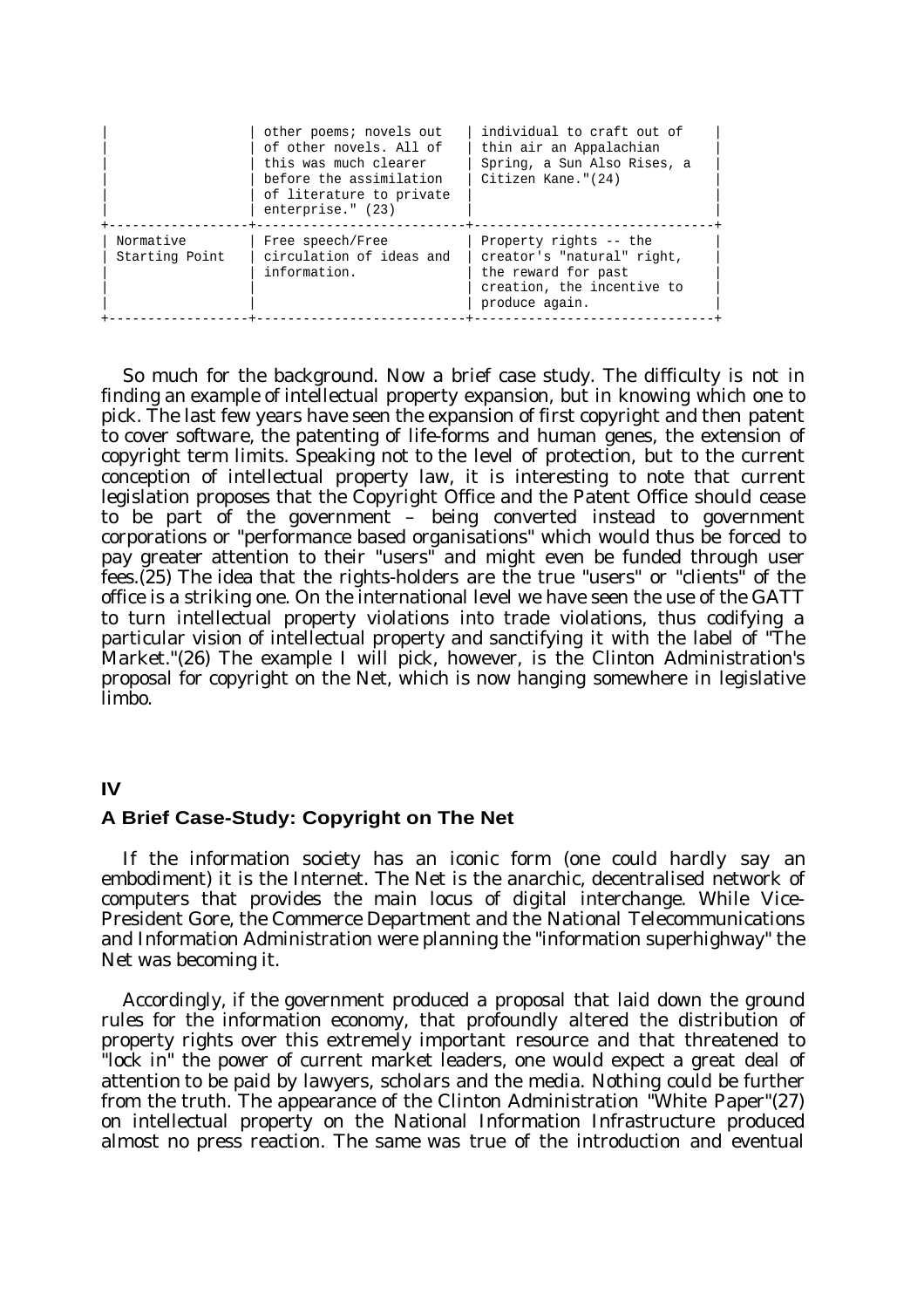stalling of the White Paper's legislative proposals in both the House and the Senate.(28) Given the potential ramifications of the legislation, this alone, it seems to me, would be strong evidence for the proposition that greater scrutiny of our intellectual policy making is needed. But the problem lies deeper.

Elsewhere I, and many others, have written about the problems with the White Paper's account of current law, its distressing tendency to misstate, minimise or simply ignore contrary cases, policy and legislative history, its habit of presenting as settled, that which is in fact a matter of profound dispute.(29) There have also been thoughtful analyses some of the potential negative effects of the White Paper and its implementing legislation, particularly focusing on the consequences for libraries, for software innovation and for privacy.(30) Defenders of the White Paper have argued that its proposals are necessary to protect content on, and encourage fuller use and faster growth of, the Net.(31)

>From my point of view, however, the really depressing thing about the report is that it fails to accomplish its stated goal; to examine what level of intellectual property rights would be necessary in cyberspace. It fails in a way that is both revealing and disturbing. The problem isn't simply the tendency to give a proauthor account of the existing law. Even if the White Paper's summary of intellectual property law were accurate, there might well be reasons why a different level of protection might be appropriate in the digital environment. For example, the global reach and ease of access that the Net offers clearly facilitate illegitimate copying. But they also cut down enormously on advertising and on the costs of distribution, potentially yielding a higher percentage return for a lower level of investment. Thus, with some products more intellectual property protection might be required while with others a lower level of protection would still produce an adequate return to encourage future production.

Some "digital products" require enormous investments of time and energy, are of lasting value, require no "tied" subsidiary services to make them work and can be copied for pennies. Others require little investment precisely because of their digital nature, do not require extensive research and development or can be protected by denial of access (databases and search engines), by preemptive release of "demo" or partially disabled shareware versions (DOOM), by being first to market, by "tying arrangements" such as help lines, technical assistance or paid advertising (Netscape) and so on. The point is that the digital environment is complicated; the same technical factors that make copying easier also yield other ways for producers to recover their investments, or to encourage further innovation. Rather than take these complexities seriously, the White Paper simply assumes that, on the Net, a right-holder needs all the rights available outside the Net, plus some new ones as well. To the point that there are multiple ways for producers to secure an adequate return on their investment of time and ingenuity, the White Paper opines weakly that not everyone will choose to enforce to the full, the rights the report proposes to give them. This is rather like responding to the argument that a capital gains tax cut is not necessary to stimulate investment, with the rejoinder that some investors may decide to give the extra money to charity. Yes, it may happen, but that doesn't go to the question of whether the change was necessary in the first place.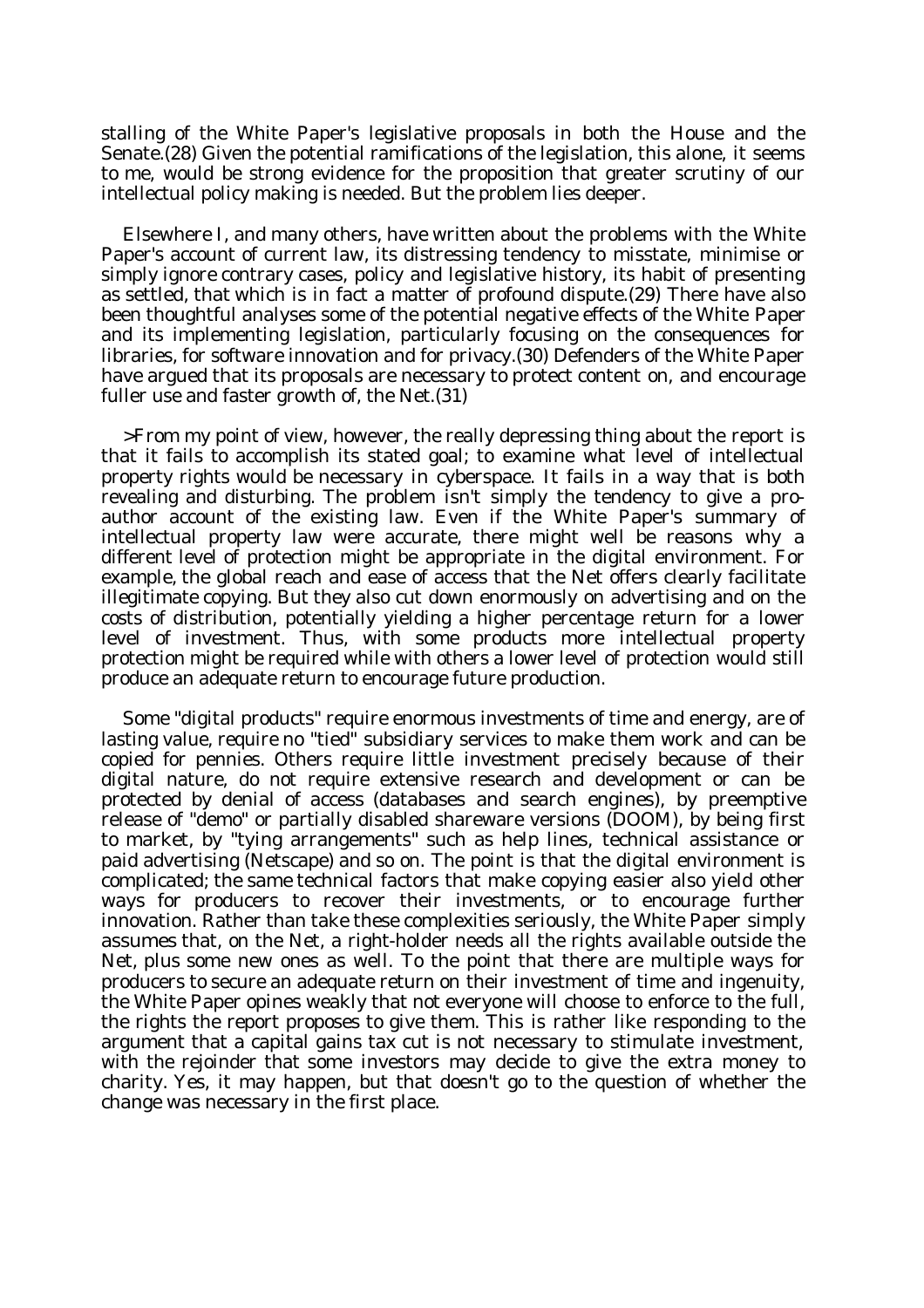More important than the individual positions taken, however, are the logical fallacies and baseline errors with which the White Paper is loaded. Intellectual property rights are limited monopolies conferred in order to produce present and future public benefit – for the purposes of achieving those goals, the "limitations" on the right are just as important as the grant of the right itself. To put it more accurately, since there is no "natural" absolute intellectual property right, the doctrines which favor consumers and other users, such as fair use, are just as much a part of the basic right, as the entitlement of the author to prevent certain kinds of copying. Even the source of the Congress's authority in intellectual property matters --Article 1, Section 8, clause  $\frac{8}{9}$  of the Constitution – mentions two limitations on intellectual property rights; one is functional "To promote the Progress of Science and useful Arts" and the other is temporal "by securing for limited times to authors and inventors." Thus, intellectual property is a particularly inappropriate area to talk about property rights as if they were both natural and absolute. Yet this the White Paper does with a dogged consistency and an unlikely passion. Observe in the following quotation how the White Paper first sets up its own inflated idea of intellectual property as the baseline, then implies that right-holders actually have an absolute property right in the continuation of that level of protection. Amazingly, the "limitations" that define intellectual property rights instead become a "tax" on right-holders.

Some participants have suggested that the United States is being divided into a nation of information "haves" and "have nots" and that this could be ameliorated by ensuring that the fair use defense is broadly generous [sic] in the NII context. The Working Group rejects the notion that copyright owners should be taxed – apart from all others  $-$  to facilitate the legitimate goal of universal access.(32)

Of course, given the goals of copyright law, it would have made just as much sense if the argument had been reversed, taking the fair use rights of users and consumers as the baseline. The White Paper wants to give expansive intellectual property rights because it believes, wrongly in my view, that this is the best way to encourage private companies to fund the construction of the information superhighway. In response, a more skeptical Working Group might have said;

Some reports have suggested that the difficulties of encouraging companies to develop the National Information Infrastructure could be ameliorated by ensuring that intellectual property rights are broadly generous and fair use rights curtailed in the NII context. The Working Group rejects the notion that consumers, future creators and other holders of fair use rights should be taxed – apart from all others – to facilitate the legitimate goal of encouraging investment in the information superhighway.

But the White Paper not only illustrates the pervasive power of baseline fallacies in information economics, it also shows how the "original author" vision downplays the importance of fair use and thus encourages an absolutist rather than a functional idea of intellectual property. In a footnote to the passage quoted above, the Working Group explains further. The laws of economics and physics protect producers of equipment and tangible supplies to a greater extent than copyright owners. A university, for example, has little choice but to pay to acquire photocopy equipment, computer paper and diskettes... It may, however, seek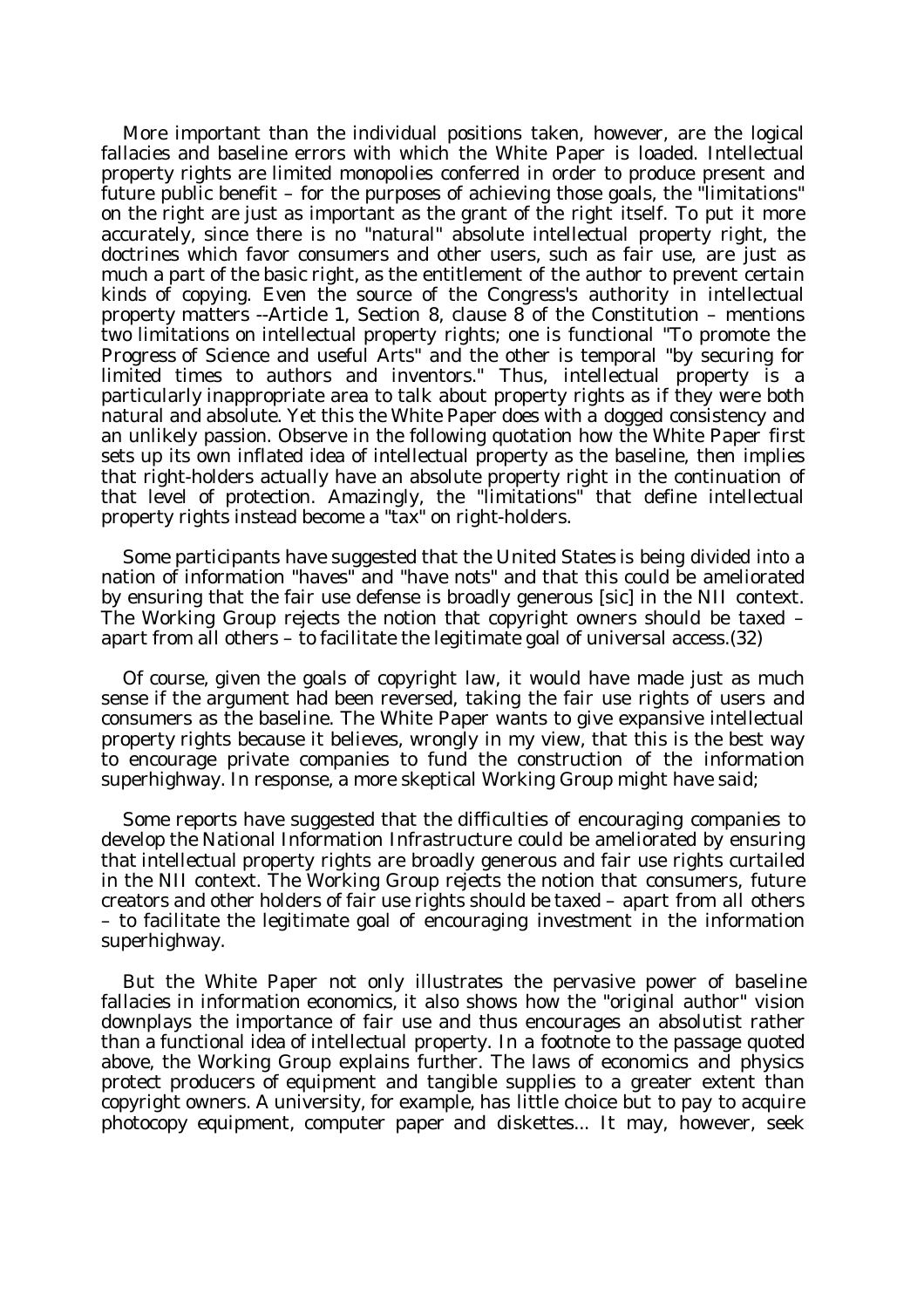subsidization from copyright owners by arguing that its copying and distribution of their works should, as a fair use, not be compensated."(33)

This completes the picture given above. Fair use rights are a "subsidy" sought by universities. But wait a minute. Even if the only goal of intellectual property law were to encourage future innovation and information production, this argument would be fallacious. Future creators need some raw material to work with, after all. Fair use is one important method of providing that raw material. It can also be seen as part of the implicit quid pro quo of intellectual property; we will give you this extremely valuable legal monopoly, backed with state power and enforced through the courts (and by the FBI.) In return, we will design the contours of your right so as to encourage a variety of socially valuable uses. The White Paper wants to give copyright holders the "quid" while claiming that the "quo" is a tax, or a forced subsidy.

Only the unfamiliarity of intellectual property conceals the ludicrousness of the argument. Its as if a developer had negotiated a fat package of cash grants and tax breaks as the price of building a new stadium in Washington D.C., but then wanted to claim the benefits of the deal while insisting that to making him fulfil his side of the bargain would be to confer a "subsidy" on the city.(34)

The press reaction to the White paper was respectful (and a little foggy around the edges.) Obviously at a loss to know whom to contact, the reporters got reactions from the Business Software Alliance, the recording industry and the publishers' lobbyists. Surprisingly enough, all these groups felt this was a fine document, the result of meticulous analysis and a good basis for the future. Only later did the press begin to contact those who would be negatively affected by the proposed changes: libraries, on-line service providers, teachers and so on. The coverage in the media demonstrated two vital things about the future of intellectual property.

First, it is still possible to get away with arguments which if made about any other area of regulation would arouse howls of derision – or at least well-informed skepticism. Compare press reactions to proposals for a flat-tax or arguments that property owners should be compensated for the costs of complying with environmental regulation. Second, the press and the public simply have no idea of the likely "sides" or "interests" involved in such a decision. If a labour law is passed, the Washington Post doesn't only call the Chamber of Commerce, on environmental issues they don't only call the Sierra club. Yet on intellectual property issues, they call only the largest property holders. The idea that startup software developers, academics, librarians, civil libertarians and so on might have a distinct perspective on these issues, simply hasn't emerged into popular consciousness.

# **V The Analogy to Environmentalism**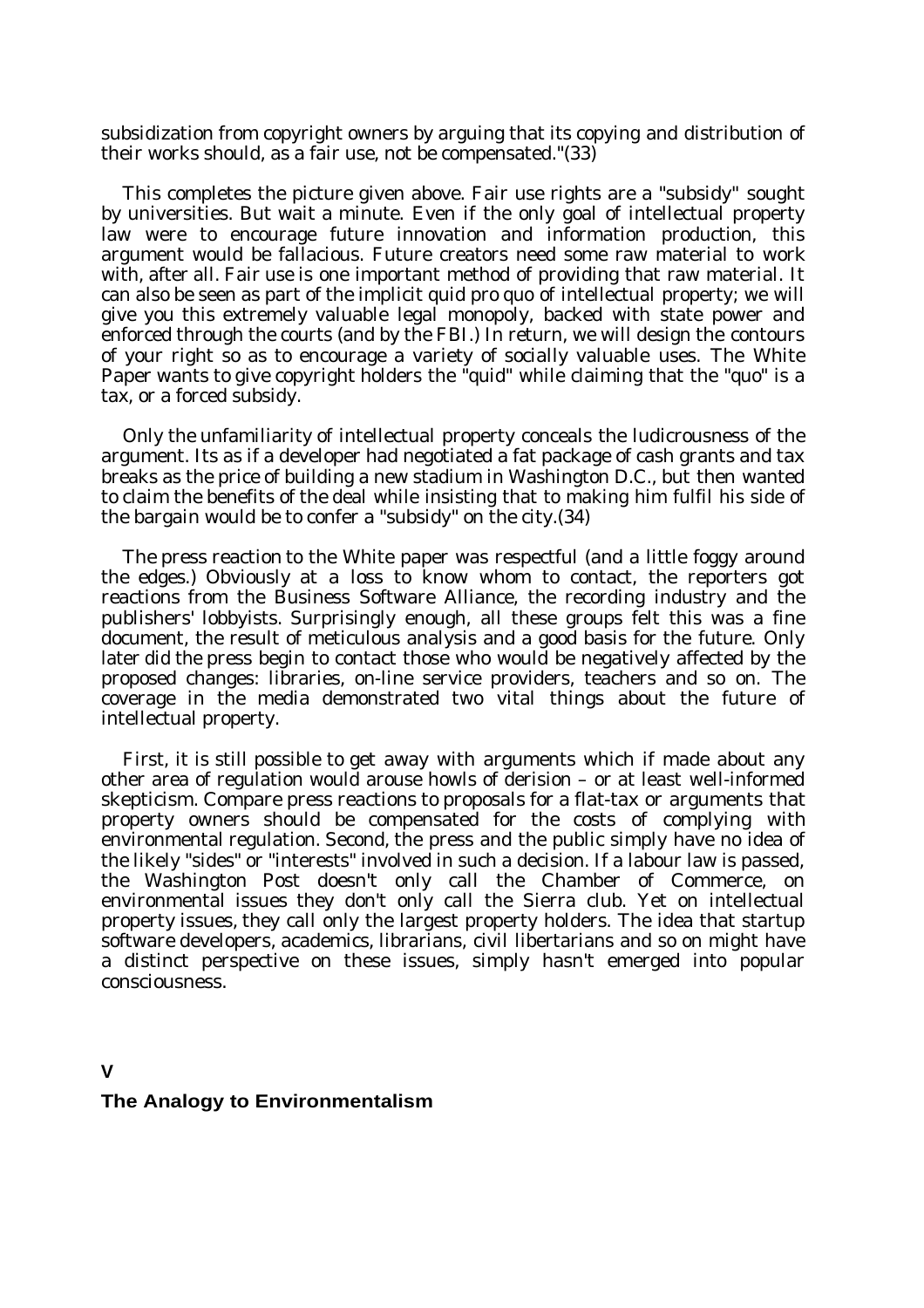Assume for a moment the need for a politics of intellectual property. Go further for a moment, and accept the idea that there might be a special need for a politics to protect the public domain. What might such a politics look like? Right now, it seems to me that, in a number of respects, we are at the stage that the American environmental movement was at in the 1950's. There are people who care about issues we would now identify as "environmental" – supporters of the park system, hunters, birdwatchers and so on. (In the world of intellectual property we have start-up software engineers, libraries, appropriationist artists, parodists, biographers, biotech researchers etc.) There are flurries of outrage over particular crises – burning rivers, oil spills. (In the world of intellectual property, we have disconnected stories about Microsoft's allegedly anti-competitive practices, the problematic morals of patenting human genes, the propriety of using copyright to shut down certain critics of the Church of Scientology.) Lacking, however, is a general framework, a set of analytical tools with which issues should – as a first cut – be analysed, and as a result a perception of common interest in apparently disparate situations – cutting across traditional oppositions. (Hunter vs. Birdwatcher, for example.)(35) What kinds of tools are we talking about?

Crudely speaking, the environmental movement was deeply influenced by two basic analytical frameworks. The first was the idea of ecology; the fragile, complex and unpredictable interconnections between living systems. The second was the idea of welfare economics – the ways in which markets can fail to make activities internalise their full costs. The combination of the 2 ideas yielded a powerful and disturbing conclusion. Markets would routinely fail to make activities internalise their own costs, particularly their own environmental costs. This failure would, routinely, disrupt or destroy fragile ecological systems, with unpredictable, ugly, dangerous and possible irreparable consequences. These two types of analysis pointed to a general interest in environmental protection and thus helped to build a large constituency which supported governmental efforts to that end. The duckhunter's preservation of wetlands as a species habitat turns out to have wider functions in the prevention of erosion and the maintenance of water quality. The decision to burn coal rather than gas for power generation may have impacts on everything from forests to fisheries.

Of course, it would be silly to think that environmental policy was fuelled only by ideas rather by more immediate desires. As William Ruckelshaus put it, "With air pollution there was, for example, a desire of the people living in Denver to see the mountains again. Similarly, the people living in Los Angeles had a desire to see one another."(36) (Funnily enough, as with intellectual property, changes in communications technology also played a rô le. "In our living rooms in the middle sixties, black and white television went out and color television came in. We have only begun to understand some of the impacts of television on our lives, but certainly for the environmental movement it was a bonanza. A yellow outfall flowing into a blue river does not have anywhere near the impact on black and white television that it has on color television; neither does brown smog against a blue sky."(37))

Nevertheless, the ideas I mentioned, ecology and welfare economics, were extremely important for the environmental movement. They helped to provide its agenda, its rhetoric and the perception of common interest underneath its coalition politics. Even more interestingly, for my purposes, those ideas – which began as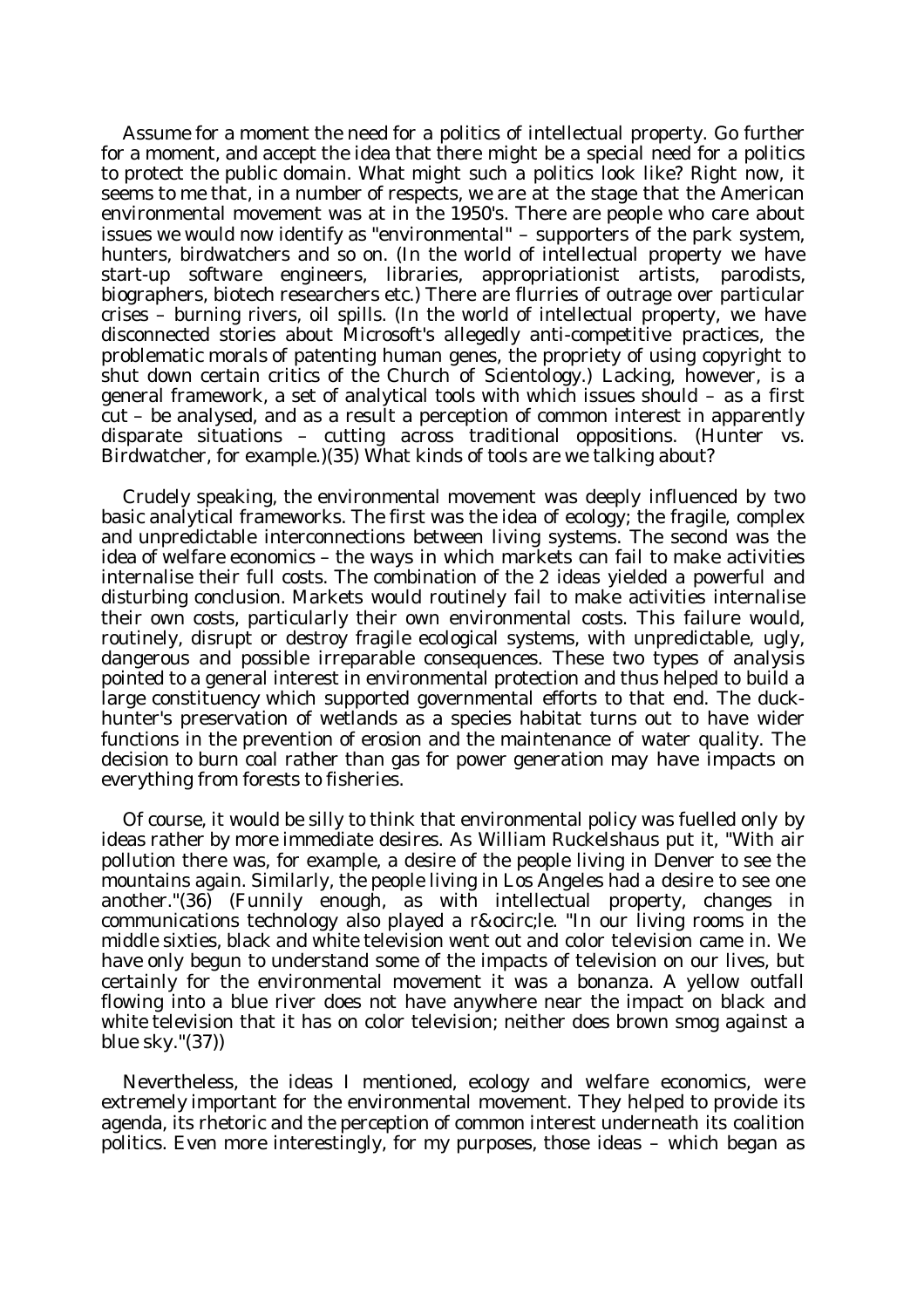inaccessible, scientific or economic concepts, far from popular discourse – were brought into the mainstream of American politics. This did not happen easily or automatically. Popularising complicated ideas is hard work. There were brilliant books like Silent Spring and A Sand County Almanac, television discussions, documentaries on Love Canal or the California kelp beds, op-ed pieces in newspapers and pontificating experts on TV. Environmental groups both shocking and staid played their part, through the dramatic theatre of a Greenpeace protest, or the tweety respectability of the Audubon society. Where once the idea of "The Environment" (as opposed to 'my lake', say) was seen as a mere abstraction, something that couldn't stand against the concrete benefits brought by a particular piece of development, it came to be an abstraction with both the force of law and of popular interest behind it.

To me, this suggests a strategy for the future of the politics of intellectual property. In both areas, we seem to have the same recipe for failure in the structure of the decision-making process. Decisions in a democracy are made badly when they are primarily made by and for the benefit of a few stake-holders (landowners or content providers). It is a matter of rudimentary political science analysis or public choice theory to say that democracy works badly when the gains of a particular action can be captured by a relatively small and well-identified group while the losses – even if larger in aggregate – are low-level effects spread over a larger, more inchoate group.(38) (This effect is only intensified when the transaction costs of identifying and resisting the change are high.) Think of the costs and benefits of acid rain producing power-generation or – less serious, but surely similar in form – the costs and benefits of retrospectively increasing copyright term limits on works for which the copyright had already expired, pulling them back out of the public domain. There are obvious benefits to the heirs and assigns of authors whose copyright has expired, in having the Congress put the fence back up around this portion of the intellectual commons.(39) There are obviously some costs – for example, to education and public debate – in not having multiple, competing low cost editions of these works. But these costs are individually small and have few obvious stake-holders to represent them.

Beyond the failures in the decision-making process, lie failures in the way that we think about the issues. The environmental movement gained much of its persuasive power by pointing out that there were structural reasons that we were likely to make bad environmental decisions; a legal system based on a particular notion of what "private property" entailed, and an engineering or scientific system that treated the world as a simple, linearly related set of causes and effects. In both of these conceptual systems, the environment actually disappeared; there was no place for it in the analysis. Small surprise then, that we did not preserve it very well. I have argued that the same is true about the public domain. The fundamental aporia in economic analysis of information issues, the sourceblindness of an "original author" centered model or property rights, and the political blindness to the importance of the public domain as a whole (not "my lake," but "The Environment") all come together to make the public domain disappear, first in concept and then, increasingly, as a reality.

I have said all of this in an attempt to show that there is something larger going on under the realpolitik of land grabs by Disney and campaign contributions by the Recording Industry of America. But it would be an equal and opposite mistake to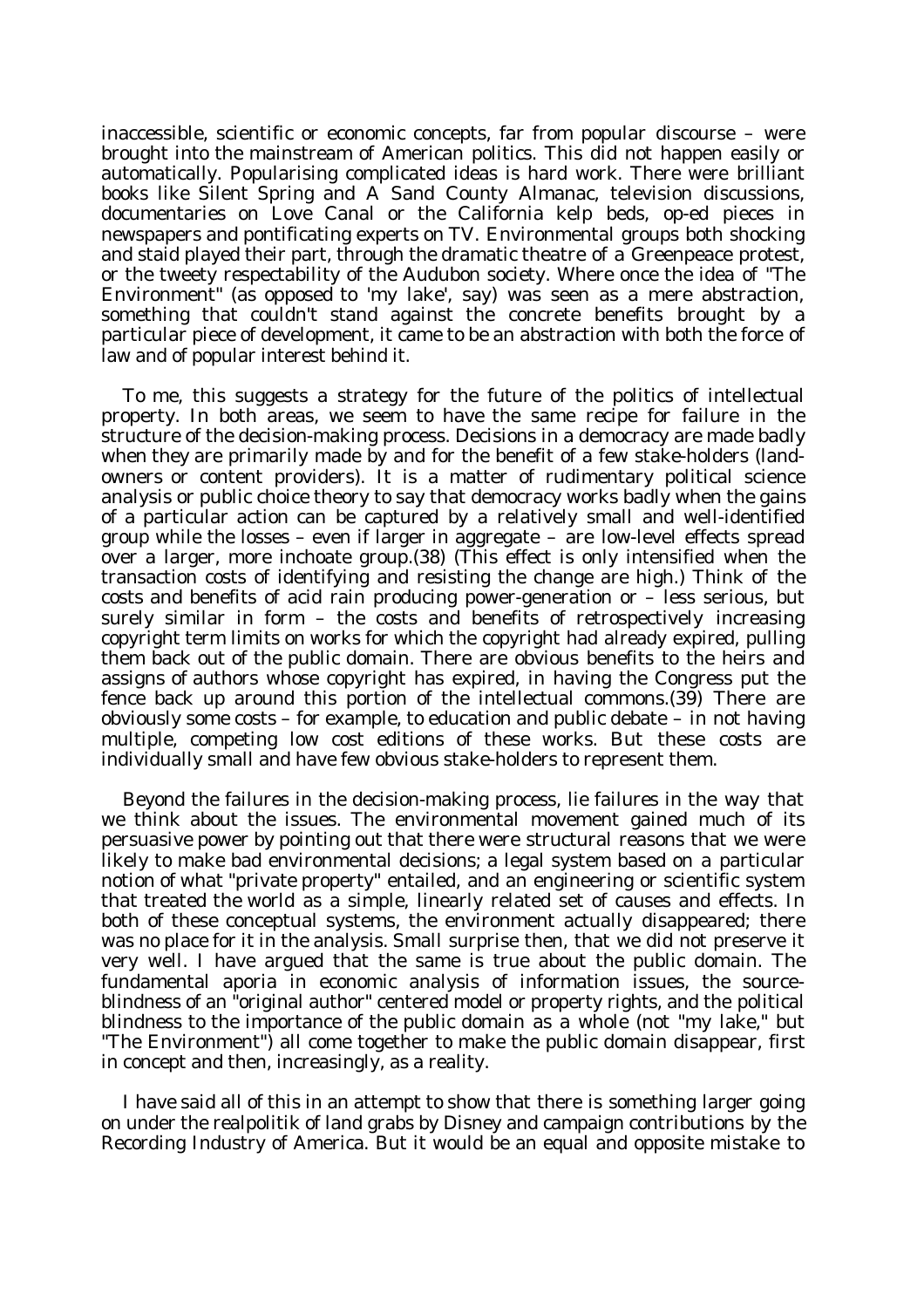think that this is just about a dysfunctional discourse of intellectual property. In this part of the analysis, too, the environmental movement offers some useful practical reminders. The ideas of ecology and environmental welfare economics were important, but one cannot merely write a Silent Spring or a Sand County Almanac and hope that the world will change. Environmentalists piggy-backed on existing sources of conservationist sentiment – love of nature, the national parks movement, hikers, campers, birdwatchers. They built coalitions between those who might be affected by environmental changes. They even discovered, though very slowly, the reality of environmental racism.

Some of these aspects, at least, could be replicated in the politics of intellectual property. The coalitions developed to combat the White Paper and its implementing legislation, offers some nice examples of the possibilities and pitfalls. Other strategies also come to mind. For environmental problems, some of the transaction costs of investigation and political action are overcome through expert agents, both public and private. I pay my taxes to support the EPA or my charity dollars to Greenpeace, and hope they do a good job of tracking environmental problems. (In the latter case, I know at least that the makers of Zodiac rubber boats will be given a boost.) Right now there is not a single public or private organisation whose main task is to protect and preserve the public domain. This should change.

#### **Conclusion**

I have argued that the idea of an information age is indeed a useful and productive concept, that there is a homologizing tendency for all "information issues" to collapse into each other as information technology and the idea of "information" move forward in reciprocal relationship. The range of information issues expands and the value of the "message" increases, at least in comparison to the diminishing marginal cost of the medium. This, in turn, gives greater and greater importance to intellectual property. Yet despite its astounding economic importance and its impact on everything from public education to the ownership of one's own genetic information, intellectual property has no corresponding place in popular debate or political understanding; The belief seems to be that information age politics means fighting censorship on the Web too.

Apart from the normal presumption in favour of informed democratic participation in the formation of entire property regimes, I argued that there are particular reasons why this comparative political vacuum is particularly unfortunate. Drawing on some prior work, I claimed that our intellectual property discourse has structural tendencies towards over-protection, rather than under protection. To combat that tendency, as well as to prevent the formation and rigidification of a set of rules crafted by and for the largest stakeholders, I argued that we need a politics of intellectual property. Using the environmental movement as an analogy, I pointed out that a successful political movement needed both a set of (popularisable) analytical tools and coalition built around the more general interests those tools revealed. Welfare economics and the idea of ecology showed that "the environment" literally disappeared as a concept in the analytical structure of private property claims, simplistic "cause and effect"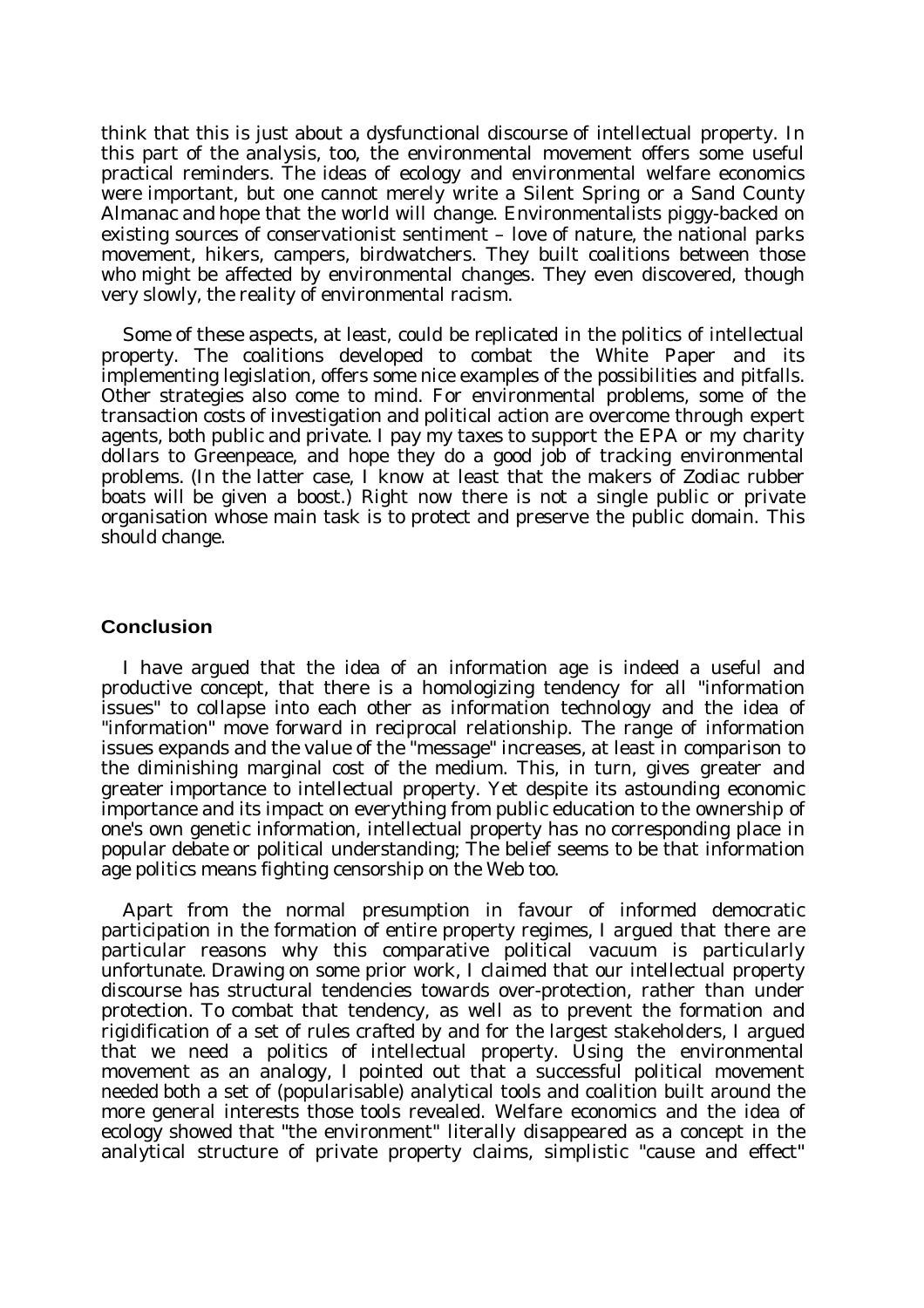science, and markets that do not force the internalisation of negative externalities. Similarly, I claimed the "public domain" is disappearing, both conceptually and literally, in an IP system built around the interests of the current stakeholders and the notion of the original author, around an over-deterministic practice of economic analysis and around a "free speech" community that is under-sensitized to the dangers of private censorship. In one very real sense, the environmental movement invented the environment so that farmers, consumers, hunters and birdwatchers could all discover themselves as environmentalists. Perhaps we need to invent the public domain in order to call into being the coalition that might protect it.(40)

Is the environmental analogy of only rhetorical or strategic value, then? For my part, though I would be happy to acknowledge its imperfections, I would say that it also shows us some of the dangers inherent in the kind of strategies I have described. Right now, even under a purely instrumental economic analysis it is hard to argue that intellectual property is set at the appropriate level. Just as the idea of "activities internalising their full costs" galvanised and then began to dominate environmental discourse, the economic inadequacy of current intellectual property discourse has been emphasised by skeptics.(41) But the attraction of the economic analysis conceals a danger. The problems of efficiency, of market oligopoly and of future innovation are certainly important ones, but they are not the only problems we face. Aldo Leopold expressed the point powerfully and presciently nearly fifty years ago in a passage entitled "Substitutes for a Land Ethic."

One basic weakness in a conservation system based wholly on economic motives is that most members of the land community have no economic value... When one of these non-economic categories is threatened, and if we happen to love it, we invent subterfuges to give it economic importance... It is painful to read those circumlocutions today.(42)

I believe that there are powerful arguments why a Pay-as-you-read architecture on the Net would be economically inefficient even with minimal transaction costs. I can make arguments that point out the economic problems with our current treatments of "sources" of genetic information, or what have you. I can even say with complete truthfulness that I believe my arguments to be better than those on the "other side." But under Leopold's gentle chiding I am reminded of the dangers of embracing too closely a language that can express only some of the things that you care about.

Let me conclude by dealing with two particular objections to my thesis here. First, that my whole premise is simply wrong; intellectual property is not out of balance, the public domain is not systematically threatened, economic analysis is both determinate and clear in supporting the current regime, the general tendency both internationally and domestically has not been towards the kind of intellectual land-grab I describe, or – if it has – the tendency exists for some very good reasons. Elsewhere I have tried to refute those claims but to some extent the point is moot. Even if I was wrong, the basic idea of democratic accountability over public disposal of extremely valuable rights would seem to demand a vastly more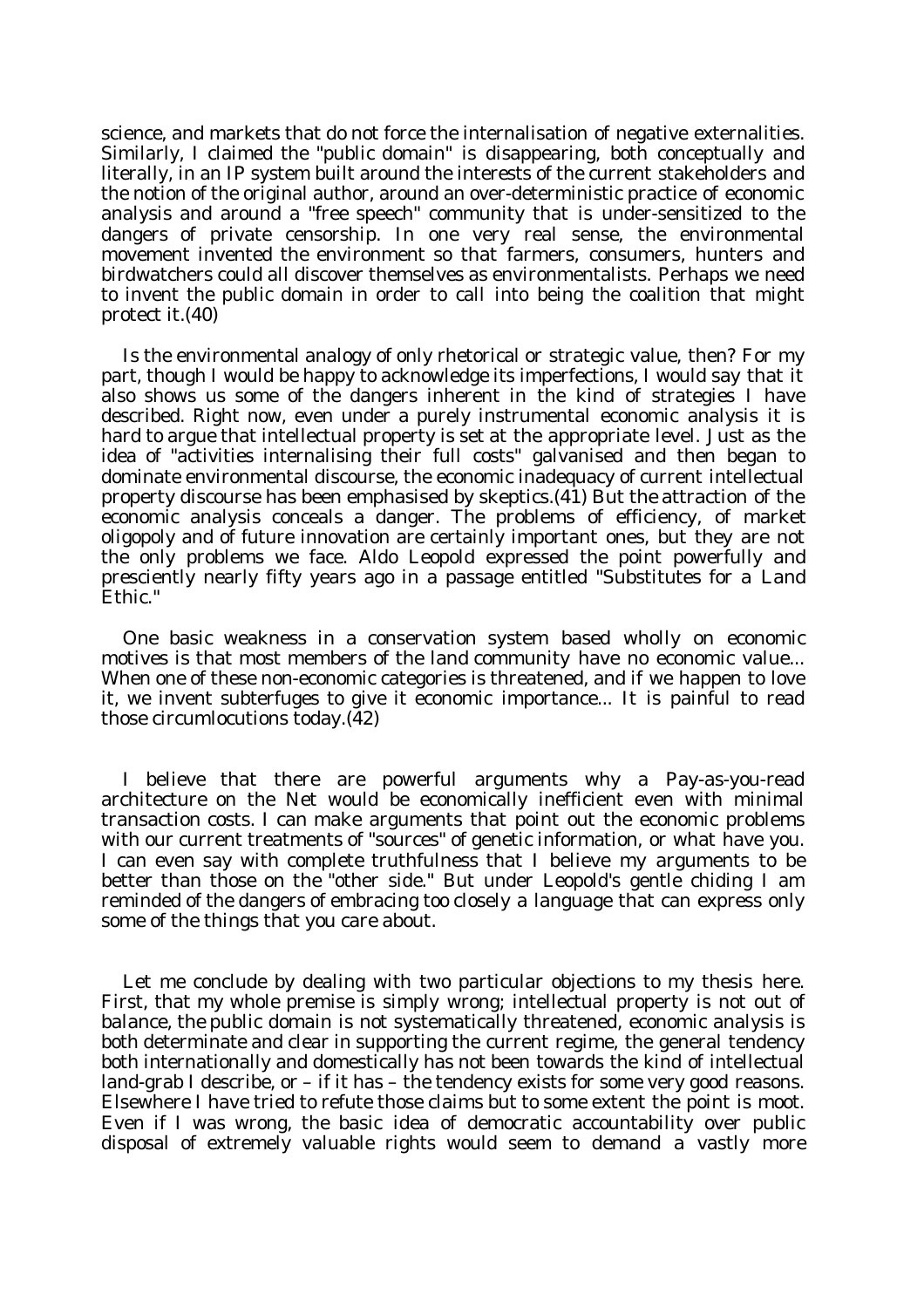informed politics of intellectual property in the information age. If such accountability is to exist, the public domain should be more systematically discussed and defended than has heretofore been the case.

The second objection is more fundamental. How can I compare the politics of intellectual property to the politics of the environment? For some, the difference in seriousness of the two problems robs the analogy of its force. After all, environmental problems could actually destroy the biosphere and this is just.., well, intellectual property. My response to this is partly that this is an analogy. I am comparing the form of the problems rather than their seriousness. Still, I have to say I believe that part of this reaction has to do with a failure to adjust to the importance that intellectual property has and is going to have in an information society. Again and again, one meets a belief that this is a technical issue with no serious human, political or distributional consequences. Yet a "bad" intellectual property regime of the kind that I am talking about could:

\* Lead to extraordinary monopoly and concentration in the software industry, as copyright and patent trump antitrust policy. Right now the effects are mainly those that would concern the actual drafters of the antitrust laws, who worried about the effects that concentration of wealth and economic power had on the republic, rather than their more modern "consumer-welfare" oriented exegetes. There is some reason, however, to believe that there could be costs even a Chicago-school antitrust analysis would find distasteful.

\* Extend intellectual property rights even further over living organisms, including the human genome, transgenic species and the like. This clearly has some ethical, medical and religious ramifications, while the spectre of a First worlddominated land grab over the human genome would surely be enough to shock those who believed that the deep sea bed was the common heritage of mankind.

\* "Privatise" words, or aspects of images or texts that are currently in the public domain, to the detriment of public debate, education, equal access to information and the like.

\* Impose a pay-as-you-read architecture on the Net without considering some of the costs resulting from that decision.

And so on, and so on. The list could be extended. Some of these things have not yet come to pass, and not all of them will. There are court and regulatory decisions that cut against the protectionist tendency I have described. Recent organising efforts around Net, cultural property, pharmaceutical and fair use issues have improved the discourse markedly. Nevertheless, I think that the current situation is enough to warrant what one might call precautionary alarmism. It would be a shame for the fundamental property regime of the information economy to be constructed behind our backs. We need a politics – a political economy – of intellectual property and we need it now.

#### **Endnotes**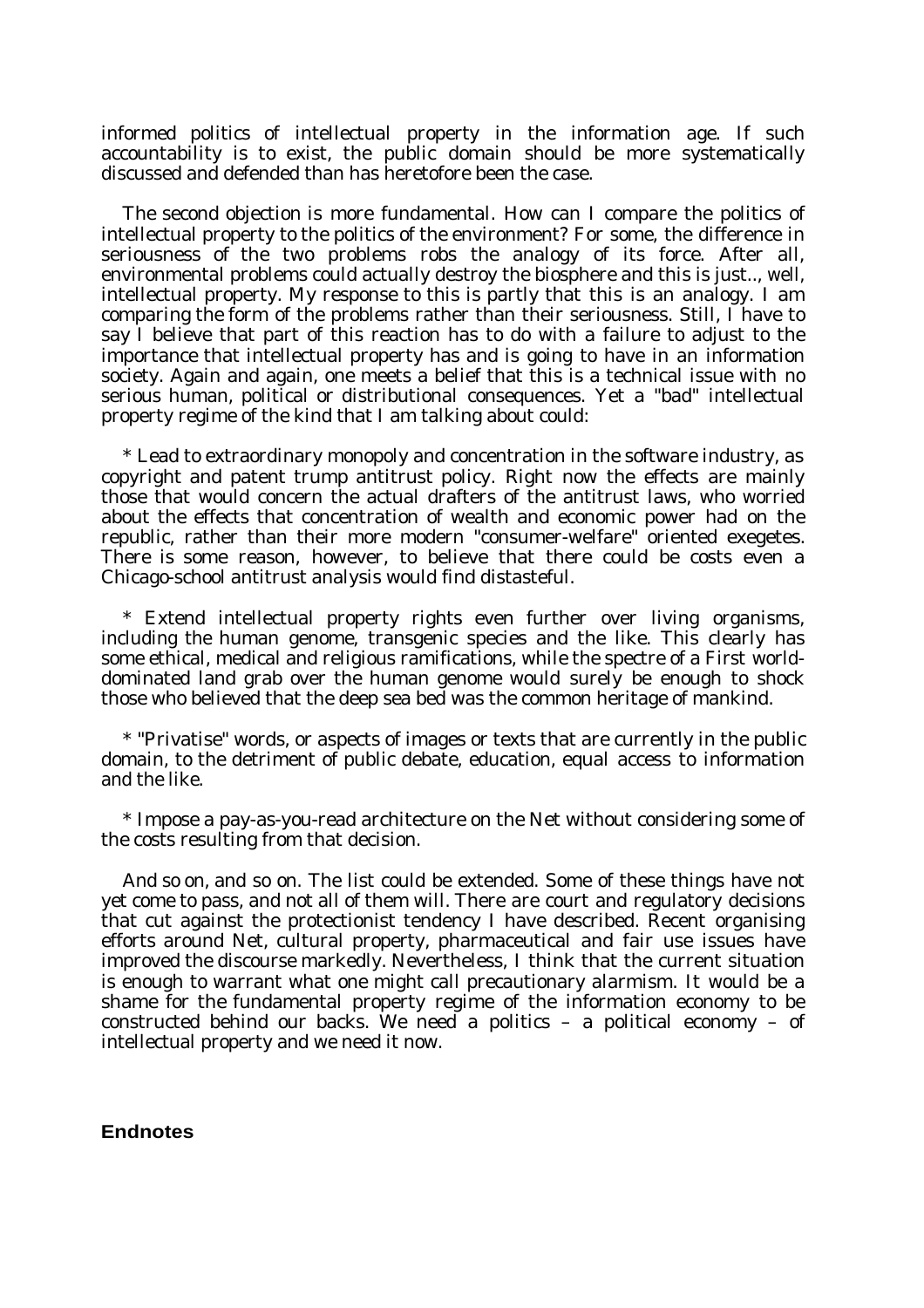1. (c) James Boyle 1997. This article draws on ideas first developed in my book, *Shamans, Software and Spleens: Law and The Construction of the Information Society* (1996). Those who study intellectual property will realize how extensive a debt this article owes to David Lange's classic piece "Recognizing the Public Domain," 44 Law and Contemporary Problems 147 (1981) Thanks are also due to to Keith Aoki, John Perry Barlow, Robert Gordon, Jessica Litman, Peter Jaszi, Bruce Sterling and to the Yale and Columbia Legal Theory Workshop Series. Please don't quote or cite 'til I get the bugs out.

2. See Charles Darwin, *On the Origin of Species by Means of Natural Selection* (1859) but see *Genesis* 1:1-29 contra.

3. See Nicolaus Copernicus, *Concerning the Revolutions of the Celestial Spheres* (1543) but see Claudius Ptolemaeus, *Almagest* (c. 170 A.D) contra.

4. See generally William Gibson, *Neuromancer* (1984).

5. Church of Scientology Int'l v. Fishman, 35 F.3d 570 (9th Cir. 1994); Religious Technology Center v. Netcom On-Line Communications Servs., 907 F. Supp. 1361, 1377-1378 (D.Cal. 1995). Religious Technology Center v. Arnaldo Pagliarina Lerma, 908 F. Supp. 1362, 1368 (E.D. Va. 1995) ("Although the RTC brought the complaint under traditional secular concepts of copyright and trade secret law, it has become clear that a much broader motivation prevailed--the stifling of criticism and dissent of the religious practices of Scientology and the destruction of its opponents"). The documents filed in the case have excited considerable comment on the Web. Declan McCullagh, Scientology, critics collide in Internet copyright case *FOCUS*, vol. 25, no. 1, October 1995, page 4.

6. This attitude is in marked contrast to lawyers' assumptions about, say, the jurisprudence of the First Amendment, or the Education Department's rulings on race-conscious scholarships. Though these are also complicated areas of law or regulation, many lawyers and laypeople feel that a basic understanding of them is a sine qua non of political consciousness. In many cases, in fact, the language of liberal legalism defines the central issues of public debate – a fact that presents its own problems.

7. And, in an important sense, created.

8. See, e.g., Karen Riley, "Rockville Biotech Firm takes Next Step in Genetics Journey", *Wash. Times*, June 9, 1995, at B7.

9. For an introduction to the biological applications of information theory, see *Biological Information Theory and Chowder Society FAQ*, and the archives of the Usenet newsgroup bionet.info-theory.

10. "In the forests of Panama lives a Guyami Indian woman who is unusually resistant to a virus that causes leukaemia. She was discovered by scientific "gene hunters", engaged in seeking out native peoples whose lives and cultures are threatened with extinction. Though they provided basic medical care, the hunters did not set out to preserve the people, only their genes - which can be kept in cultures of "immortalised" cells grown in the laboratory. In 1993, the US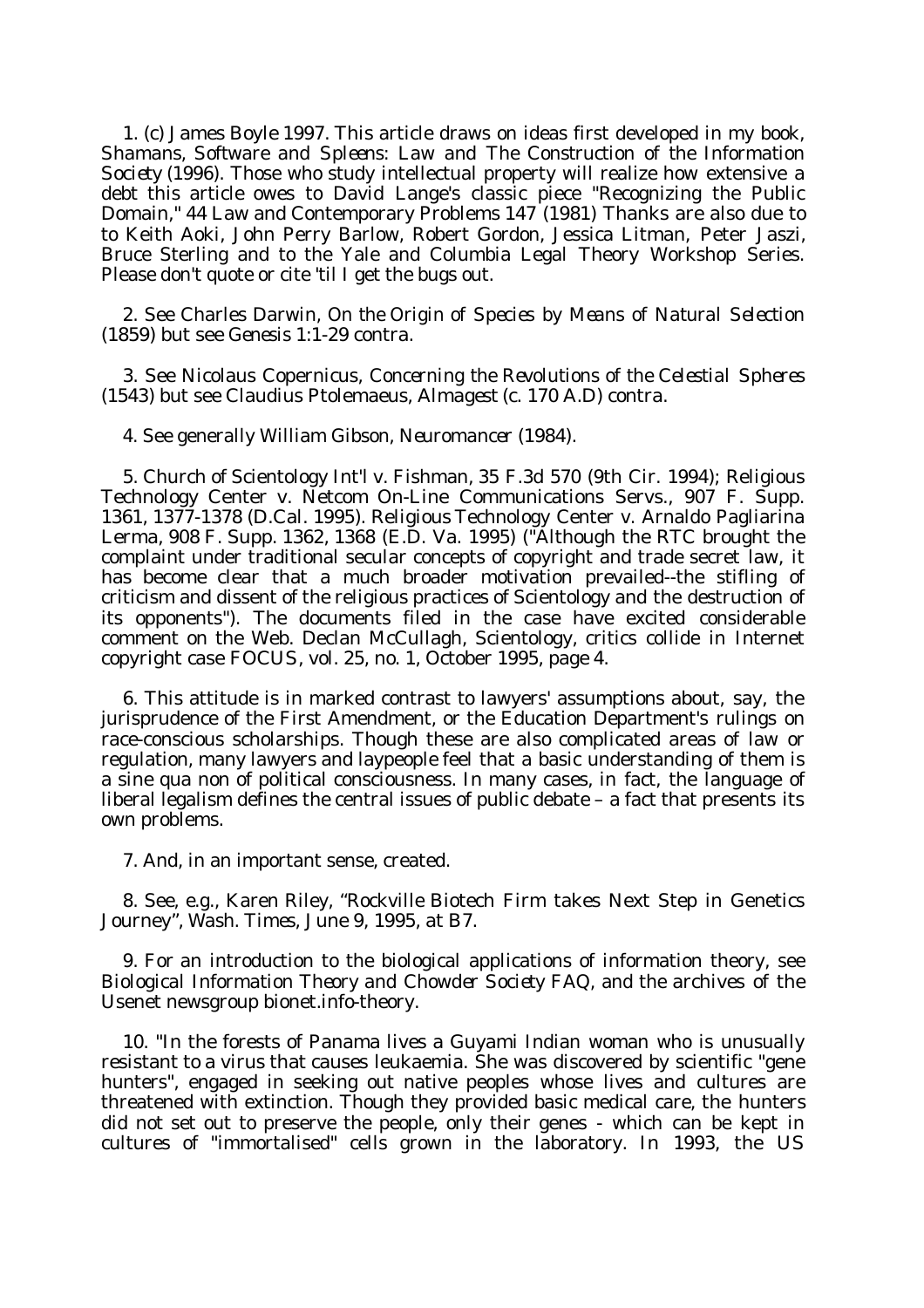Department of Commerce tried to patent the Guyami woman's genes - and only abandoned the attempt in the face of furious protest from representatives of indigenous peoples." Tom Wilkie, "Whose gene is it anyway?", *Indep.*, Nov. 19, 1995, at 75.

11. See, e.g., Frank Guarnieri et al., "Making DNA Add", *Science*, July 12, 1996, at 220.

12. See, e.g., Julian Dibbell, "The Race to Build Intelligent Machines", *Time*, Mar.25, 1996, at 56.

13. See *Communications Decency Act of 1996*, Pub. L. No. 104-104, 110 Stat. 133 (codified at various sections of 47 U.S.C and 18 U.S.C); see also generally ALA-led Coalition Challenges CDA, Am. Libr., Apr. 1996, at 13.

14. Given the fate of these arguments in the contemporary political arena, maybe I should reiterate them; Distribution of this good (education, health care, wired-ness) through a market system is going to have a lot of serious negative effects on those who cannot pay, effects that will track and actually intensify existing inequalities of class, race and gender. Given the importance of the resource in question, its relevance to the citizens' status qua citizen, and the corrosive effects of such inequalities on the well-being of the polity, something should be done to mitigate or eliminate the problem of access. All of this seems profoundly true, but it is hardly a new argument. In fact, subject matter aside, it would have been completely familiar to the authors of the Federalist Papers.

15. For the arguments behind this claim, see James Boyle, *Shamans, Software and Spleens: Law and the Construction of the Information Society* (1996). There are specific areas in which the situation might be reversed, such as "unoriginal" databases. These, however, are the exception rather than the rule

16. In the book, I explore the reasons that this problem is not "solved" when one moves to the reality of imperfect markets. The abstract idea of "trade-offs" also proves insufficient to generate the determinacy of result which most analysts claim for their work.

17. Sanford J. Grossman & Joseph E. Stiglitz, "On the Impossibility of Informationally Efficient Markets", *70 Am. Econ. Rev.* 393, 405 (1980). I cannot here go into the full joys of this debate, but those who talk confidently about the economic efficiency of the fine details of intellectual property doctrine would do well to look at the absolutely basic disputes between information economists. For example, Kenneth Arrow argues that, without intellectual property rights, too little information will be produced because producers of information will not be able to capture its true value. (Even with intellectual property rights he believes that certain kind of information generation may need direct government subsidy on a 'cost-plus' basis.) Kenneth Arrow, "Economic Welfare and the Allocation of Resources for Invention", in *Rate and Direction of Inventive Activity: Economic and Social Factors*, 609, 617 (National Bureau of Economic Research ed., 1962). Fama and Laffer, on the other hand, argue that, without intellectual property rights, too much information will be generated, because some information will be produced only in order to gain some temporary advantage in trading, thus redistributing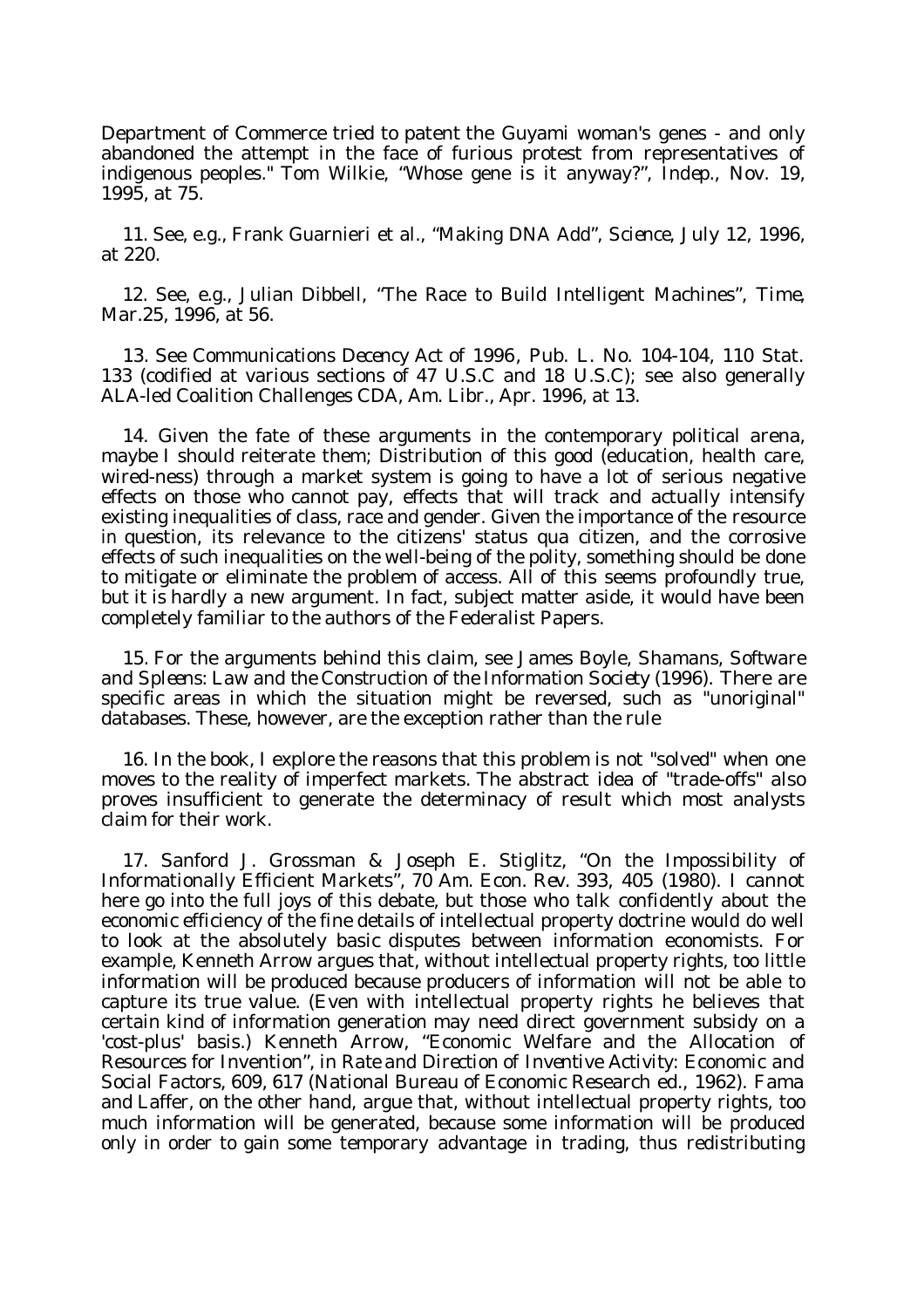wealth but not achieving greater allocative efficiency. Eugene F. Fama & Arthur B. Laffer, "Information and Capital Markets", 44 J. Bus. 289 (1971). In other words, in the absence of information property rights, there may be an inefficiently high investment of social resources in information-gathering activities, activities that merely slice the pie up differently, rather than making it bigger. Hirshleifer gives a similar analysis of patent law, ending up with the conclusion that patent law may be either a necessary incentive for the production of inventions or an unnecessary legal monopoly in information that overcompensates an inventor who has already had the opportunity to trade on the information implied by his or her discovery. Jack Hirshleifer, "The Private and Social Value of Information and the Reward to Inventive Activity", 61 *Am. Econ. Rev.* 561 (1971). The difficulty of yielding definite results is compounded by the fact that some professional economists seem to have a naive, pre-realist understanding of law. They often talk as though there was a natural suite of property rights which automatically accompanied a free market. They make strong and unexplained assumptions that certain types of activities (for example, trading on a superior information-position) would "naturally" be allowed and involve no "harm" to others, but that certain others (for example, trading on coercion through superior physical strength) will not be. There is a fascinating study to be done on these remnants of classical economics still present in a supposedly neo-classical analysis. The same kind of error also creeps into the work of some lawyer-economists. See, e.g., Saul Levmore, "Securities and Secrets: Insider Trading and the Law of Contracts", 68 *Va. L. Rev.* 117 (1982).

18. Some are more sophisticated. "In principle, there is a level of copyright protection that balances these two competing interests optimally...We shall see...that various doctrines of copyright law, such as the distinction between idea and expression and the fair use doctrine, can be understood as attempts to promote economic efficiency..." William M. Landes & Richard A. Posner, "An Economic Analysis of Copyright Law", 18 *J. Legal Stud.* 325, 333 (1989) (emphasis added). Despite the qualifying phrases one leaves the article with the sense that the copyright law has hit the appropriate balance between efficiency and incentives. This level of comfort with the current regime is to be compared with the open skepticism displayed by an economist such as Hirshleifer. See Jack Hirshleifer, "The Private and Social Value of Information and the Reward to Inventive Activity", 61 *Am. Econ. Rev.* 561, 572 (1971) (because of the possibility of speculation on prior knowledge of invention and the uncertainties of "irrelevant" risks, patent protection may or may not be necessary in order to produce an appropriate incentive to invention). It will be interesting to watch the Supreme Court's attitude towards these issues over the next few years, given the identity of one of the original skeptics. See Stephen Breyer, "The Uneasy Case for Copyright: A Study of Copyright in Books, Photocopies, and Computer Programs", 84 *Harv. Law Rev.* 281 (1970).

19. In one sense, the current configuration of Federal bureaucracies mirrors the tensions I have been describing in this article; the FTC and the Justice Department tend to view information issues from within an efficiency perspective, accepting the need for economic incentives but more skeptical of the monopoly effects of extensive intellectual property rights. The Commerce Department – and the administration, on the other hand – take a strong incentive-focused approach to most issues. As a result, the battle to regulate the information economy is a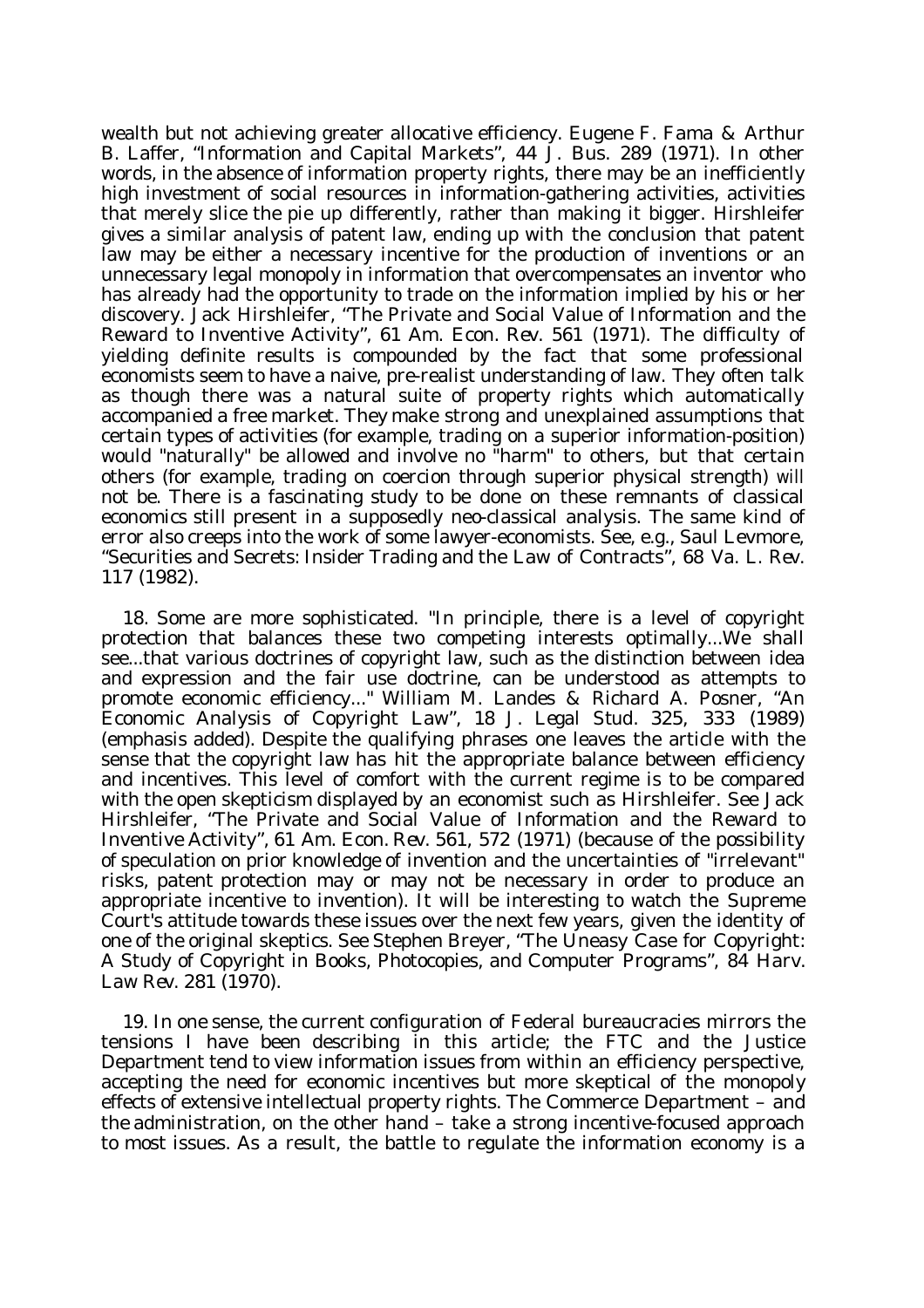fascinating fusion of organizational persona, economic theory and political turf war. See, e.g., Federal Trade Commissioner Christine A. Varney, "Antitrust in the Information Age, Remarks before the Charles River Associates Conference on Economics", in *Legal & Reg. Proc.*, May 4, 1995.

20. Felix Cohen's phrase. "Transcendental Nonsense and the Functional Approach", 25 Colum. *L. Rev.* 809 (1935), reprinted in *The Legal Conscience: Selected Papers of Felix S. Cohen* (Lucy K. Cohen ed., 1970), at 33, 42.

21. San Francisco Arts & Athletics, Inc., et al. v. United States Olympic Committee, 483 U.S. 522.

22. "Only two terms ago in San Francisco Arts and Athletics, Inc. v. United States Olympic Committee, the Court held that Congress could grant exclusive use of the word "Olympic" to the United States Olympic Committee... As the Court stated 'when a word [or symbol] acquires 'value as the result of organization and the expenditure of labor, skill and money' by an entity, that entity constitutionally may obtain a limited property right in the word [or symbol].' Surely Congress or the States may recognize a similar interest in the flag." Texas v. Johnson, 491 U.S. 397, 429-30 (1989).

23. Northrop Frye, *Anatomy Of Criticism: Four Essays*, 96-97 (1957).

24. Paul Goldstein, "Copyright", 38 *J. Copyright Soc'y of the U.S.A.* 109, 110 (1991) (emphasis added.)

25. *Omnibus Patent Act of 1996*, S. 1961, 104th Cong.; Morehead-Schroeder "Patent Reform Act", H.R. 3460, 104th Cong. (1996).

26. Employing child labour or violating environmental regulations will give a nation's industry what might seem to be an unfair competitive advantage, but will not trigger trade sanctions. See, e.g., Robert Howse and Michael J. Trebilcock, "The Fair Trade-Free Trade Debate: Trade, Labor, and the Environment", 16 *Int'l Rev. L. & Econ.* 61 (discussing the absence from the GATT/World Trade Organization framework of provisions for sanctions in response to other nations'environmental and labor practices); but see *North American Agreement on LaborCooperation*, Sept. 13, 1993, Can.-Mex.-U.S., ann. 1, 32 I.L.M. 1499 (1993). Refusing to accept and enforce our vision of intellectual property law, however, is cause for international action. See generally J. H. Reichman, "Compliance with the TRIPS Agreement: Introduction to a Scholarly Debate", 29 *Vand. J. Transnat'l L.* 363 (1996).

27. Information Infrastructure Task Force, Intellectual Property and the National Information Infrastructure: *The Report of the Working Group on Intellectual Property Rights* (1995) [hereinafter White Paper]. See also James Boyle, "Sold Out", *N.Y. Times*, Mar. 31, 1996; "Is Congress Turning the Internet into an Information Toll Road?", *Insight*, Jan. 15, 1996, at 24. This section of the Article is a revised version of the analysis provided in Shamans and in those articles.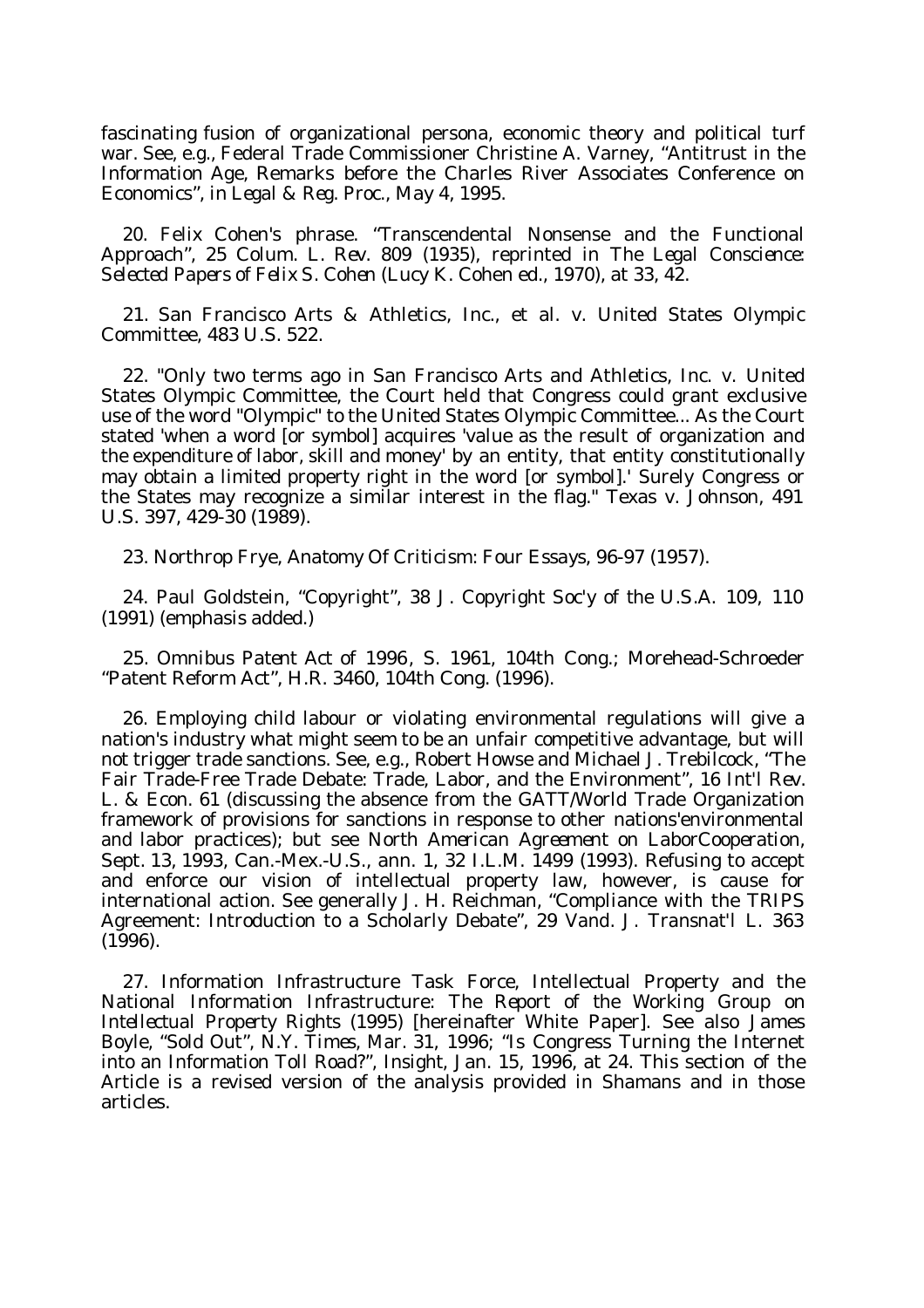28. The relevant Bills are HR 2441 and S. 1284. Work on them will resume in January.

29. This tendency is to be contrasted unfavourably with the most thoughtful defense of the White Paper – which argued that its protections would be necessary to put "cars on the Information superhighway" but was careful to acknowledge that some of the White Paper's legal theories were controversial, and then to defend them on their own terms rather than to offer them as propositions so obvious they needed no defense. Jane C. Ginsburg, "Putting Cars on the 'Information Superhighway': Authors, Exploiters and Copyright in Cyberspace", 95 *Colum. L. Rev.* 1466, 1476 (1995) [e.g. defending White Paper's embrace of the RAM copy theory but pointing that this approach has been "questioned or even strongly criticized"]; See also Jessica Litman, "The Exclusive Right to Read", 13 *Cardozo Arts & Ent. L. J.* 29 (1994).

30. See David Post, "New Wine, Old Bottles: The Case of the Evanescent Copy", *Am. Lawyer*, May 1995; Niva Elkin-Koren, "Copyright Law and Social Dialogue on the Information Superhighway: Pamela Samuelson, Legally Speaking: The NII Intellectual Property Report", *Communications of the ACM*, December 1994, at 21. "The Case Against Copyright Liability of Bulletin Board Operators", 13 *Cardozo Arts & Ent. L.J.* 345 (1995). Evan St. Lifer and Michael Rogers, "NII White Paper Has Librarians Concerned About Copyright", *Library Journal News*, Oct. 1, 1995. Vic Sussman, "Copyright Wrong", *U.S. News & World Report*, Sept. 18, 1995; Andrea Lunsford & Susan West Schantz, "Who Should Own Cyberspace", *Columbus Dispatch*, Mar. 26, 1996; Many of these points were also made in testimony. Intellectual Property and the National Information Infrastructure: Public Hearing Before the White House Information Infrastructure Task Force, Sept. 22, 1994 (testimony of Jessica Litman, Professor of Law, Wayne State Univ.). Comments of Professor Mary Brandt Jensen, August 26th 1994. Comments of Professor Neil Netanel and Professor Mark Lemley, University of Texas School of Law, September 2, 1994.

31. Jane C. Ginsburg, "Putting Cars on the 'Information Superhighway': Authors, Exploiters and Copyright in Cyberspace", 95 *Colum. L. Rev.* 1466 (1995).

32. White Paper at 84.

33. Id at n. 266.

34. Generally such arguments turns on disagreements over the current law baseline from which "subsidies" or "taxes" are calculated. The remarkable thing about occasional passages such as this in the White Paper is that they suggest that any fair use rights would be a subsidy to users. Not all of the White Paper's discussion is this extreme, however. Some of the debate still turns on differences of opinion about the meaning of fair use jurisprudence. Elsewhere I have given my account of the deficiencies in the White Paper's account of current law. See The Debate on the White Paper

35. Although this may be an oversimplification, it does not seem to be a controversial oversimplification. "First, the basic analytical approach and policy values underlying environmental law came from a fundamental paradigm shift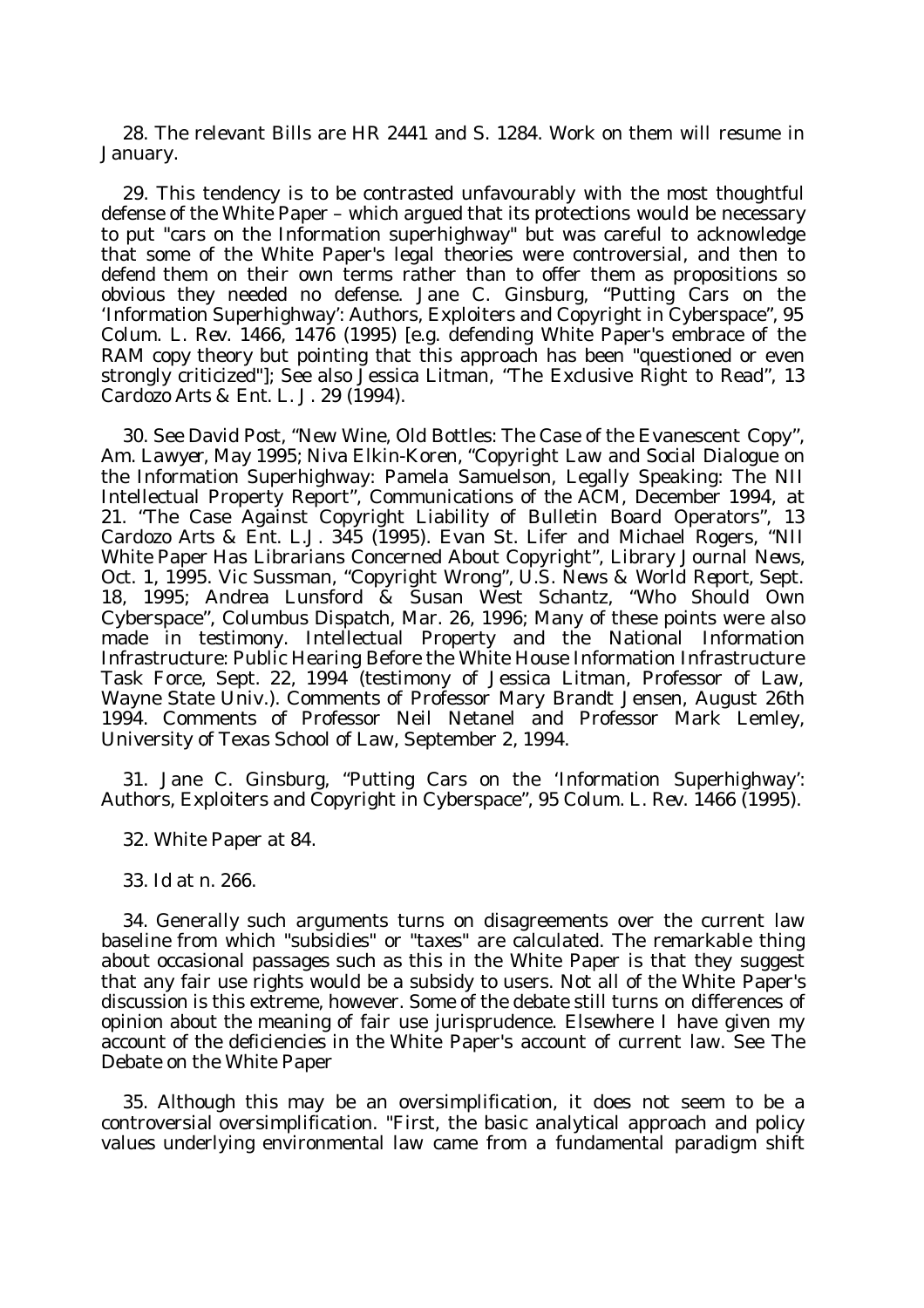born of Rachel Carson in 1961, perhaps assisted unwittingly by Ronald Coase, redefining the scope of how societal governance decisions should be made. What we might call the Rachel Carson Paradigm declared that, although humans naturally try to maximize their own accumulation of benefits and ignore negative effects of their actions, a society that wishes to survive and prosper must identify and take comprehensive account of the real interacting consequences of individual decisions, negative as well as positive, whether the marketplace accounts for them or not. Attempts to achieve such expanded accountings, as much as anything, have been the common thread linking the remarkable range of issues that we call environmental law." Zygmunt J.B. Plater, "From the Beginning, a Fundamental Shift of Paradigms: a Theory and Short History Of Environmental Law" 27 *Loy. L.A. L. Rev.* 981-2 (1994). See also Rachel Carson, *Silent Spring* (1961) I would replace Coase by Pigou, and mention Leopold as well as Carson, but otherwise agree. Focusing on Leopold also has another beneficial effect. It emphasises the extent to which environmentalism was driven in addition by a belief that the economic valuation, and "commodification," of environmental resources was not only incomplete but actually wrong. See A. Leopold, *A Sand County Almanac* (1949).

36. William D. Ruckelshaus, "Environmental Protection: A Brief History of the Environmental Movement in America and the Implications Abroad", 15 *Envtl. L. J.* 455, 456 (1985).

37. Id.

38. There are other, more context-specific, problems. Both environmental disputes and intellectual property issues are seen as "technical," which tends to inhibit popular participation. In both areas, opposition to expansionist versions of stake-holders' rights can be off-puttingly portrayed as a stand "against private property." This is a frequent claim in intellectual property disputes, where defenders of the public domain are portrayed as "info-commies" or enemies of "the free market." (The latter is a nicely ironic argument to make in favour of a state licensed monopoly.) Indeed, the resurgence of a non-positivist, property owners takings jurisprudence in the Supreme Court seems to indicate that this idea still has great force even in the environmental area.

39. Although it is beyond me how retrospective, and even post-mortem, copyright term extension is to be squared with the idea that intellectual property rights should be given only when they will stimulate the production of new work; barring the idea of sooth-saying or other worldly communication, the incentive effects would seem to be small.

40. For a path-breaking formulation see David Lange, "Recognizing the Public Domain", 44 *Law and Contemp. Probs.* 147 (1981). I have also been influenced by Jessica Litman's work on the subject.

41. This economic skepticism links works otherwise very different in tone. Compare Stephen Breyer, "The Uneasy Case for Copyright: A Study of Copyright in Books, Photocopies, and Computer Programs", 84 *Harv. L. Rev.* 281 (1970); Pamela Samuelson, *The Copyright Grab WIRED 4.01* (1996); Boyle, Shamans supra.